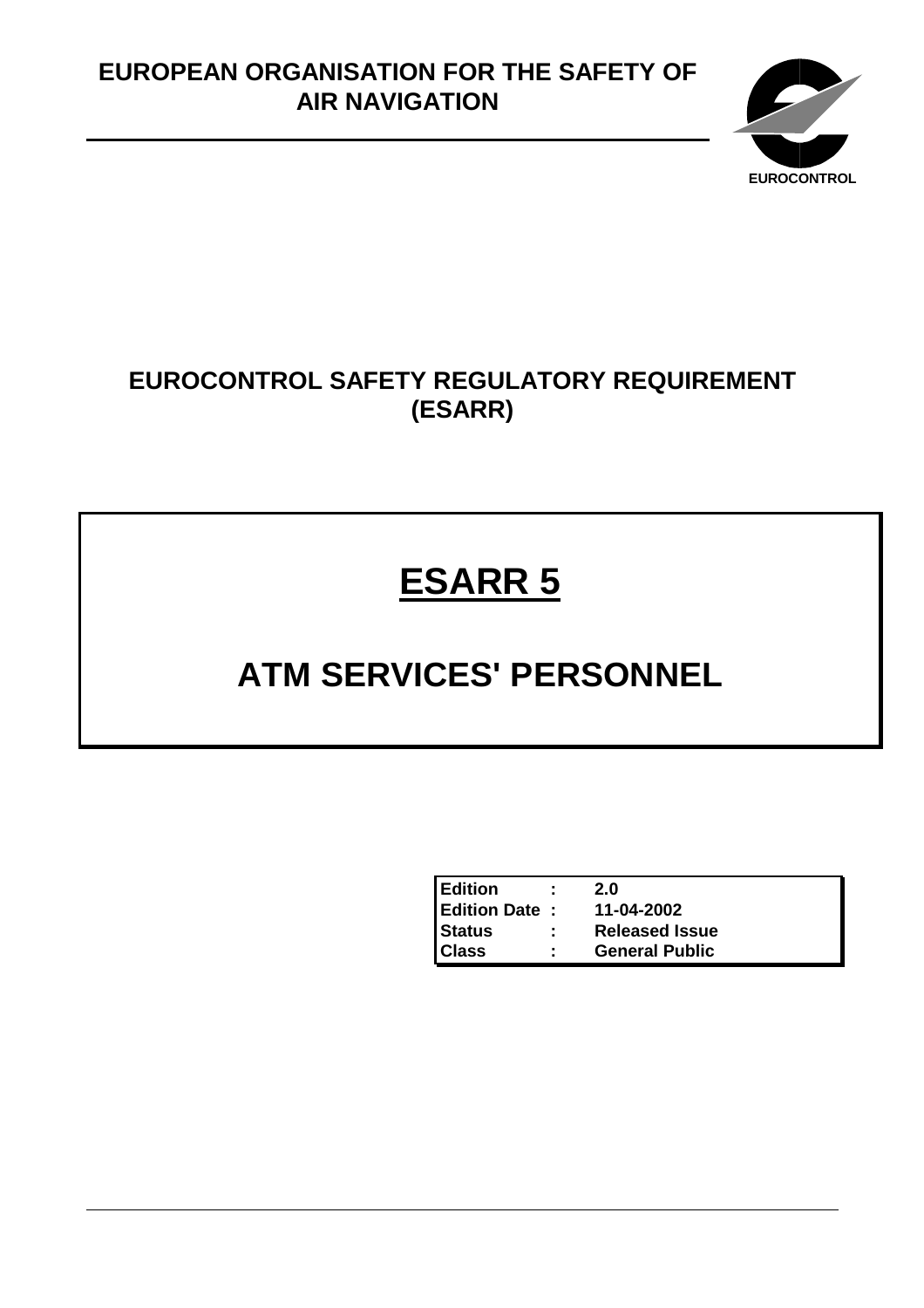| <b>DOCUMENT IDENTIFICATION SHEET</b>                                                                                                                                                                                                                                                                                                                                  |                                                                     |                                                                            |                      |                        |                              |                                  |            |        |
|-----------------------------------------------------------------------------------------------------------------------------------------------------------------------------------------------------------------------------------------------------------------------------------------------------------------------------------------------------------------------|---------------------------------------------------------------------|----------------------------------------------------------------------------|----------------------|------------------------|------------------------------|----------------------------------|------------|--------|
| <b>DOCUMENT DESCRIPTION</b>                                                                                                                                                                                                                                                                                                                                           |                                                                     |                                                                            |                      |                        |                              |                                  |            |        |
| <b>Document Title</b><br>Safety Regulatory Requirement - ESARR 5<br><b>ATM Services' Personnel</b>                                                                                                                                                                                                                                                                    |                                                                     |                                                                            |                      |                        |                              |                                  |            |        |
| <b>REFERENCE:</b>                                                                                                                                                                                                                                                                                                                                                     |                                                                     |                                                                            | <b>EDITION:</b>      |                        |                              | 2.0                              |            |        |
| <b>ESARR 5</b>                                                                                                                                                                                                                                                                                                                                                        |                                                                     |                                                                            | <b>EDITION DATE:</b> |                        |                              |                                  | 11-04-2002 |        |
|                                                                                                                                                                                                                                                                                                                                                                       |                                                                     |                                                                            | <b>Abstract</b>      |                        |                              |                                  |            |        |
| This document sets out the general safety requirements for all ATM services' personnel responsible for<br>safety related tasks within the provision of ATM services across the ECAC area, the safety requirements<br>for air traffic controllers and the safety requirements for engineering and technical personnel undertaking<br>operational safety related tasks. |                                                                     |                                                                            |                      |                        |                              |                                  |            |        |
|                                                                                                                                                                                                                                                                                                                                                                       |                                                                     |                                                                            | <b>Keywords</b>      |                        |                              |                                  |            |        |
| <b>ATM</b>                                                                                                                                                                                                                                                                                                                                                            | Certificate of competence<br><b>Designated Authority</b><br>Licence |                                                                            |                      |                        |                              |                                  |            |        |
| Rating                                                                                                                                                                                                                                                                                                                                                                | Endorsement                                                         |                                                                            | <b>ICAO</b>          |                        |                              | <b>ECAC</b>                      |            |        |
| <b>CONTACT PERSON:</b>                                                                                                                                                                                                                                                                                                                                                |                                                                     | TEL:+32 2 729 9167<br>Bogdan BRAGUTA<br>TEL:+32 2 729 3480<br>Antonio LICU |                      |                        | <b>DIVISION:</b><br>DGOF/SRU |                                  |            |        |
| <b>DOCUMENT STATUS AND TYPE</b>                                                                                                                                                                                                                                                                                                                                       |                                                                     |                                                                            |                      |                        |                              |                                  |            |        |
| <b>STATUS</b>                                                                                                                                                                                                                                                                                                                                                         |                                                                     | <b>CATEGORY</b>                                                            |                      |                        | <b>CLASSIFICATION</b>        |                                  |            |        |
| <b>Working Draft</b>                                                                                                                                                                                                                                                                                                                                                  | $\Box$                                                              | Safety Requirement                                                         |                      | $\Delta$               | General Public               |                                  | ☑          |        |
| <b>Draft</b>                                                                                                                                                                                                                                                                                                                                                          | $\Box$                                                              | <b>Comment Response</b><br>Document                                        |                      | $\Box$                 |                              | Restricted<br><b>EUROCONTROL</b> |            | $\Box$ |
| Proposed Issue                                                                                                                                                                                                                                                                                                                                                        | $\Box$                                                              | <b>Policy Document</b>                                                     |                      | □                      | <b>Restricted SRC</b>        |                                  | $\Box$     |        |
| <b>Released Issue</b>                                                                                                                                                                                                                                                                                                                                                 | ☑                                                                   | Document                                                                   |                      | $\Box$                 |                              | <b>Restricted SRU</b>            |            | $\Box$ |
| <b>ELECTRONIC BACKUP</b>                                                                                                                                                                                                                                                                                                                                              |                                                                     |                                                                            |                      |                        |                              |                                  |            |        |
| P\SRCREGULATIONS\OFF.PUBLIC.\ESARR5\esarr5ed2<br><b>INTERNAL REFERENCE NAME:</b><br>Ori.doc                                                                                                                                                                                                                                                                           |                                                                     |                                                                            |                      |                        |                              |                                  |            |        |
| <b>HOST SYSTEM</b>                                                                                                                                                                                                                                                                                                                                                    |                                                                     |                                                                            | <b>MEDIA</b>         |                        | <b>SOFTWARE(S)</b>           |                                  |            |        |
| <b>EUROCONTROL Network</b>                                                                                                                                                                                                                                                                                                                                            | Type: Hard disk                                                     |                                                                            |                      | MS Office Word 7.0/6.0 |                              |                                  |            |        |
| Printing date: 18/04/02                                                                                                                                                                                                                                                                                                                                               | Media Identification:<br>MS WINDOWS NT4.0                           |                                                                            |                      |                        |                              |                                  |            |        |
|                                                                                                                                                                                                                                                                                                                                                                       |                                                                     | SOFTCOPIES OF SRC DELIVERABLES CAN BE DOWNLOADED FROM:                     |                      |                        |                              |                                  |            |        |
| www.eurocontrol.int/src                                                                                                                                                                                                                                                                                                                                               |                                                                     |                                                                            |                      |                        |                              |                                  |            |        |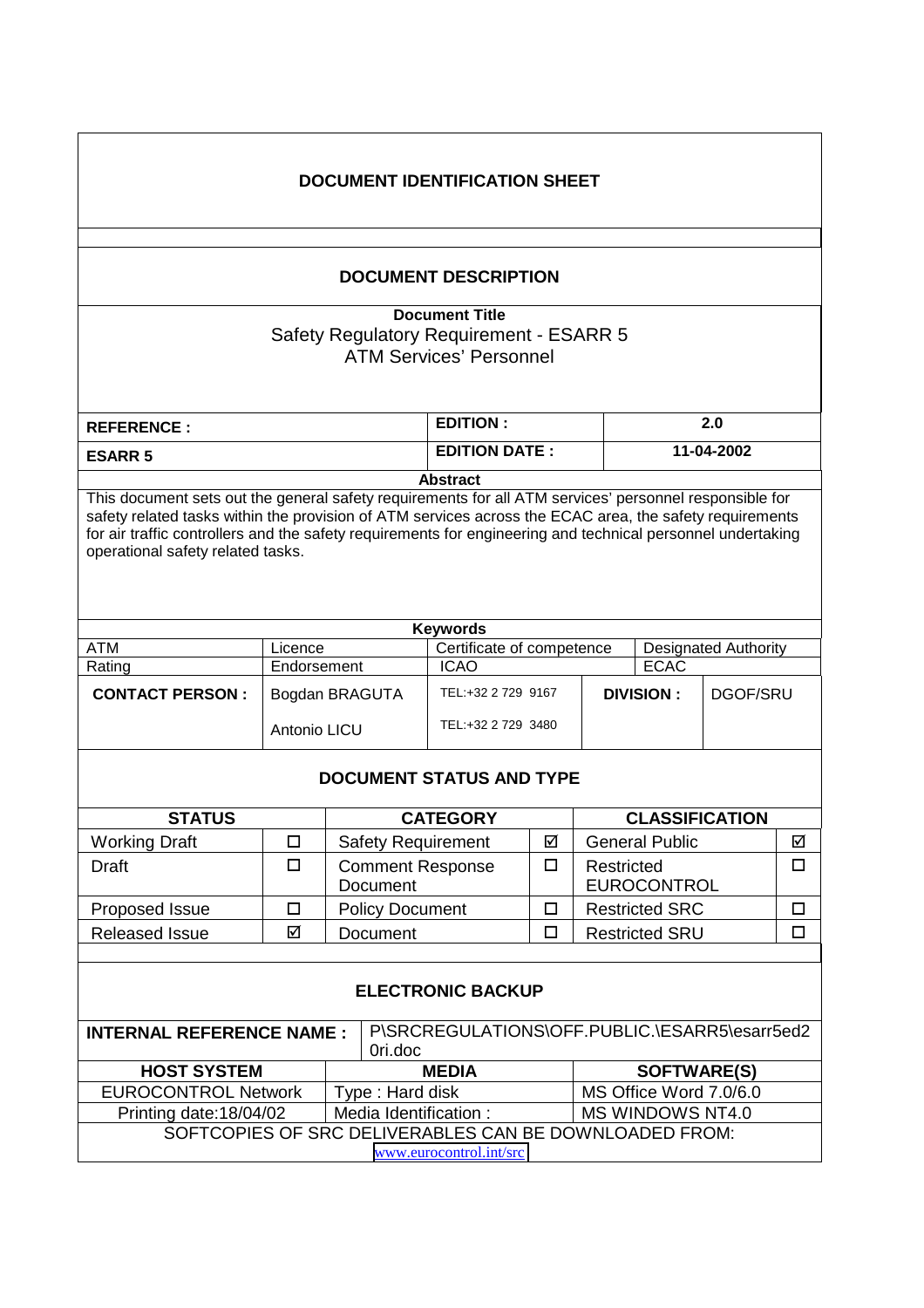### **EUROPEAN ORGANISATION FOR THE SAFETY OF AIR NAVIGATION**

#### **EUROCONTROL**

- Decisions of the Permanent Commission -

#### **DECISION No. 91**

#### **approving the EUROCONTROL Safety Regulatory Requirement (ESARR 5), Edition 2.0, entitled "ATM Services' Personnel"**

The PERMANENT COMMISSION FOR THE SAFETY OF AIR NAVIGATION,

Having regard to the EUROCONTROL International Convention relating to Co-operation for the Safety of Air Navigation, amended by the Protocol signed at Brussels on 12 February 1981, and in particular Articles 1 (c), 2.1 (j), 6.1 and 7.1 thereof;

Having regard to the Protocol consolidating the EUROCONTROL International Convention relating to Co-operation for the Safety of Air Navigation, which was opened for signature on 27 June 1997, and in particular Article 2.1(i) of the consolidated version of the Convention annexed thereto;

Having regard to Decisions No. 71 and No. 72 of 9 December 1997 on early implementation of certain provisions in the revised Convention, and in particular paragraph 5 of Decision No. 72;

On the proposal of the Provisional Council;

HEREBY TAKES THE FOLLOWING DECISION:

The Commission approves, for incorporation and implementation in national ATM regulatory frameworks of EUROCONTROL Member States, the EUROCONTROL Safety Regulatory Requirement (ESARR 5), Edition 2.0, entitled "ATM Services' Personnel", as developed by the Safety Regulation Commission.

The present Decision will come into effect on the day of its signature.

Done at Brussels on 11 th April 2002.

on Zelel

L. REKKE President of the Commission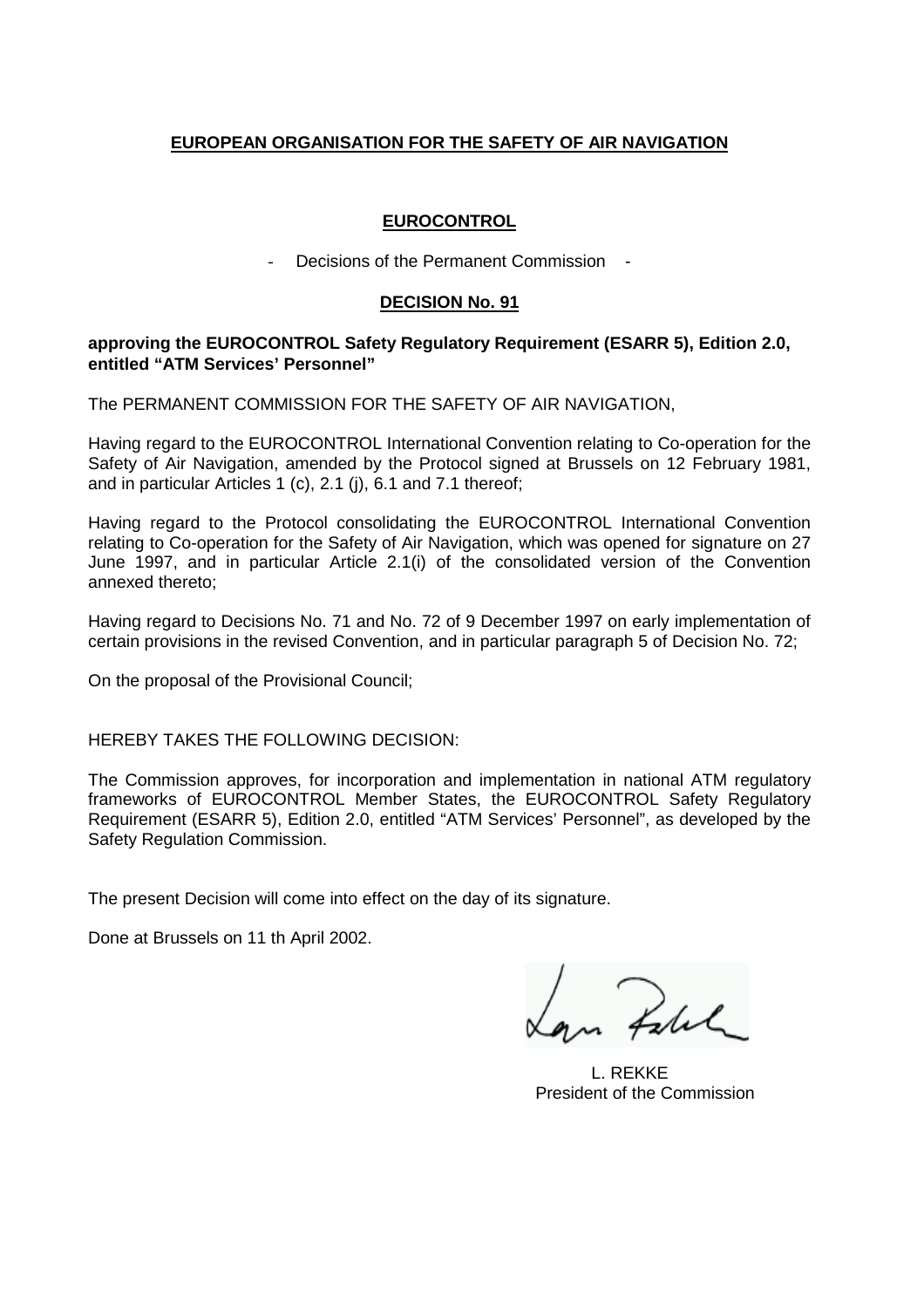#### **DOCUMENT CHANGE RECORD**

The following table records the complete history of the successive editions of the present document.

| <b>EDITION</b><br><b>DATE</b> |            | <b>REASON FOR CHANGE</b>                                                                                                             | <b>SECTIONS PAGES</b><br><b>AFFECTED</b>                                                                                                                                                                                                                                                                                                                                           |  |
|-------------------------------|------------|--------------------------------------------------------------------------------------------------------------------------------------|------------------------------------------------------------------------------------------------------------------------------------------------------------------------------------------------------------------------------------------------------------------------------------------------------------------------------------------------------------------------------------|--|
| 0.01<br>Draft G               | 20.09.1999 | Document renumbered - request from all Licensing<br>WG members                                                                       | All                                                                                                                                                                                                                                                                                                                                                                                |  |
| 20.09.1999<br>0.01<br>Draft G |            | IAA, DNA - DGAC, Swedish Flight Safety, LVNL -<br>The Netherlands, SRU comments                                                      | <b>INTRODUCTION</b><br>5.1, 5.2, 5.2.1, 5.2.2                                                                                                                                                                                                                                                                                                                                      |  |
| 0.02<br>Draft H               | 03.11.1999 | Comments received after SRC and HRT consultation                                                                                     |                                                                                                                                                                                                                                                                                                                                                                                    |  |
| 0.03                          | 14.12.1999 | <b>EMEU</b> comments                                                                                                                 | Chapter 3<br>Applicability                                                                                                                                                                                                                                                                                                                                                         |  |
| 0.04                          | 14.02.2000 | Comments after second SRC/HRT consultation                                                                                           | All                                                                                                                                                                                                                                                                                                                                                                                |  |
| 0.05                          | 07.03.2000 | To solve DNA issues                                                                                                                  | 5.2.1.11 modified, new para<br>5.2.1.12 inserted and section<br>5.2.1. renumbered, new para<br>inserted 5.2.1.17; 5.2.2.11;<br>5.2.2.12; 5.2.2.13                                                                                                                                                                                                                                  |  |
| 0.06                          | 31.03.2000 | Comments received during 0.05 consultation with SRC<br><b>Licensing Working Group</b>                                                | Section 3<br>5.2.1.11, 5.2.1.12, 5.2.1.16,<br>5.2.1.17, 5.2.2.8, 5.2.2.12,<br>$5.2.2.13 - Note$                                                                                                                                                                                                                                                                                    |  |
| 0.07                          | 17.07.2000 | Comments received during EUROCONTROL wide<br>consultation when circulating the draft 0.06 issue and<br>after SRC8 and CMIC8 meetings | Introduction,<br>Scope,<br>Applicability, 5.1.1., 5.2.1.1.,<br>$5.\overline{2}.1.\overline{6}$ ., $5.\overline{2}.1.14$ ., $5.\overline{2}.1.16$ .,<br>$5.2.1.17$ ., $5.2.2.2$ ., $5.2.2.3$ .<br>5.2.2.4, 5.2.2.7., 5.2.2.8.,<br>5.2.2.10., 5.2.2.13., 5.2.3.1.f.<br>and<br>5.2.3.2.<br>g.<br>d.,<br>Implementation, Exemptions,,<br>Additional<br>Material,<br>new<br>Definitions |  |
| 0.10                          | 18.07.2000 | Comment Review Meeting on 17 <sup>th</sup> of July 2000                                                                              | Introduction,<br>5.1.1.,<br>5.1.2., 5.2.1.1., 5.2.1.12.,<br>Exemptions, 8.1, 8.3                                                                                                                                                                                                                                                                                                   |  |
| 0.11                          | 15.09.2000 | Comments received during second EUROCONTROL<br>wide consultation                                                                     | $\overline{\text{Section}}$ 3,<br>5.2.1.1,<br>5.1.2.,<br>5.2.1.7.,<br>5.2.1.3.,<br>5.2.1.6.,<br>5.2.1.12, 5.2.1.17,<br>5.2.2.1.,<br>5.2.2.5,<br>5.2.2.2<br>5.2.2.4.,<br>5.2.2.9<br>5.2.2.11,<br>5.2.2.13,<br>5.2.3.1., 5.2.3.2., section 7                                                                                                                                         |  |
| 1.0                           | 09.10.2000 | <b>Creation Proposed Issue</b>                                                                                                       | All                                                                                                                                                                                                                                                                                                                                                                                |  |
| 1.0                           | 10.11.2000 | Approval by EUROCONTROL Commission - released<br>issue                                                                               | All                                                                                                                                                                                                                                                                                                                                                                                |  |
| 1.1                           | 01.02.2002 | Inclusion of Requirements for Engineering and<br>Technical Personnel undertaking operational safety<br>related tasks.                | Executive Summary,<br>Section 1 - Scope,<br>Section 3 - Applicability.<br>Section 5.3 Requirements for<br>Technical<br>Engineering<br>and<br>Personnel<br>undertaking<br>operational safety related tasks,<br>& Appendix A.                                                                                                                                                        |  |
| 2.0                           | 11.04.2002 | Creation of Released Issue following Adoption by<br>Provisional Council and approval by EUROCONTROL<br>Commission                    | All                                                                                                                                                                                                                                                                                                                                                                                |  |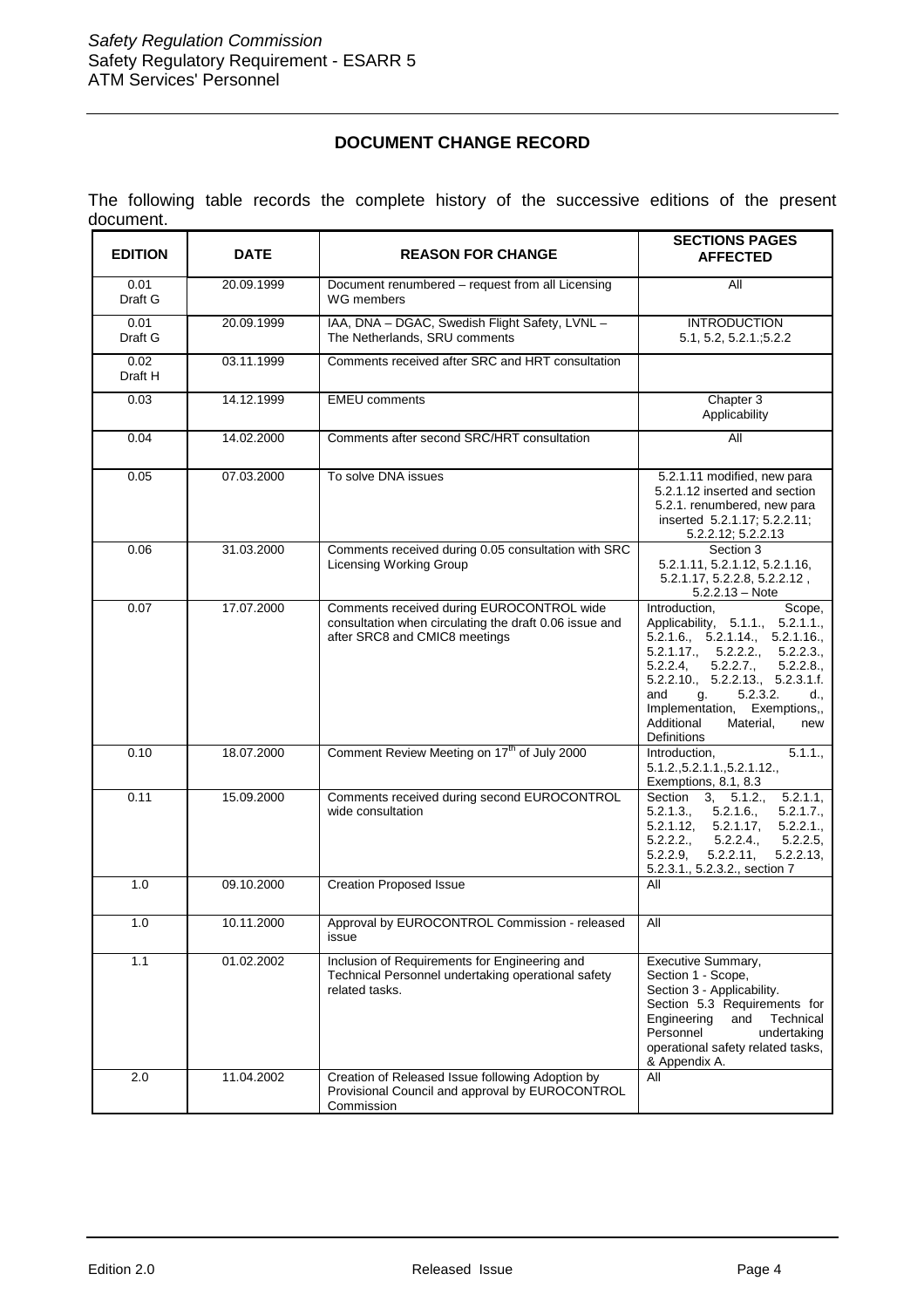# **TABLE OF CONTENTS**

| DOCUMENT IDENTIFICATION SHEET | 2 |
|-------------------------------|---|
| DOCUMENT APPROVAL             | 3 |
| <b>DOCUMENT CHANGE RECORD</b> | 4 |
| <b>TABLE OF CONTENTS</b>      | 5 |
| <b>EXECUTIVE SUMMARY</b>      | 6 |

## **DOCUMENT STRUCTURE**

#### *ATM SERVICES' PERSONNEL*

| 1. |  |  |                                                                              |  |  |
|----|--|--|------------------------------------------------------------------------------|--|--|
| 2. |  |  |                                                                              |  |  |
| 3. |  |  |                                                                              |  |  |
|    |  |  |                                                                              |  |  |
|    |  |  |                                                                              |  |  |
|    |  |  | 3.3 Applicability of Requirements for Engineering and Technical Personnel    |  |  |
|    |  |  |                                                                              |  |  |
| 4. |  |  |                                                                              |  |  |
| 5. |  |  |                                                                              |  |  |
|    |  |  |                                                                              |  |  |
|    |  |  |                                                                              |  |  |
|    |  |  |                                                                              |  |  |
|    |  |  | 5.2.2 Requirements to be applied by the Provider of Air Traffic Services  12 |  |  |
|    |  |  |                                                                              |  |  |
|    |  |  | 5.3 Requirements for Engineering and Technical Personnel Undertaking         |  |  |
|    |  |  |                                                                              |  |  |
|    |  |  |                                                                              |  |  |
|    |  |  | 5.3.2 Requirements to be applied by the Operating Organisation  16           |  |  |
|    |  |  |                                                                              |  |  |
| 6. |  |  |                                                                              |  |  |
| 7. |  |  |                                                                              |  |  |
| 8. |  |  |                                                                              |  |  |
|    |  |  |                                                                              |  |  |
|    |  |  |                                                                              |  |  |
|    |  |  |                                                                              |  |  |
|    |  |  |                                                                              |  |  |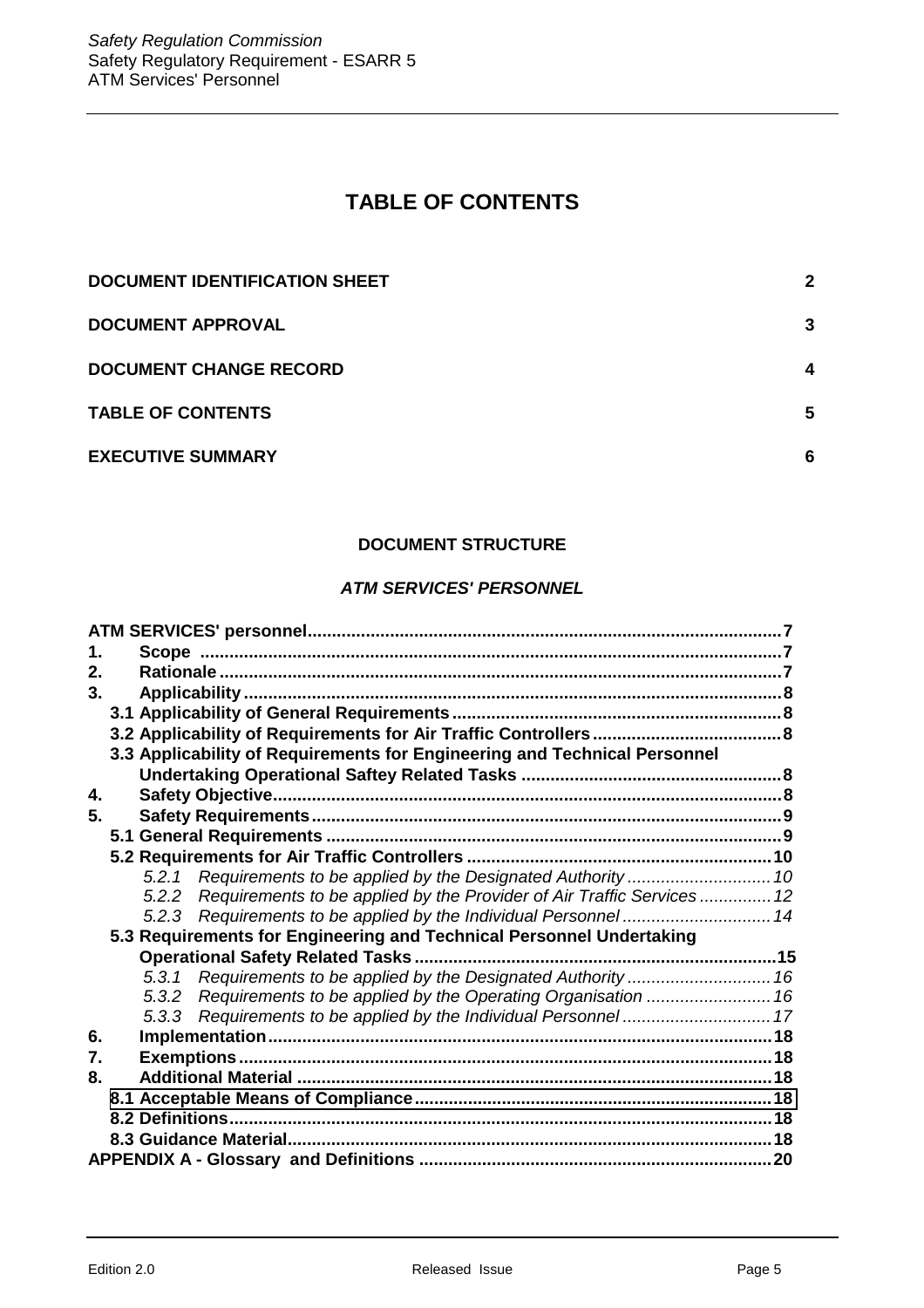#### **EXECUTIVE SUMMARY**

This document has been prepared by Safety Regulation Commission with consultation of the specialists in the domain from participating States.

This document details in its first edition the general safety regulatory requirements for all ATM services' personnel responsible for safety related tasks within the provision of ATM services across the ECAC area, and the safety regulatory requirements for air traffic controllers.

The EUROCONTROL work on the European Manual of Personnel Licensing – Air Traffic Controllers has provided a significant input to the development of this requirement.

The basis for development of the EUROCONTROL safety regulatory requirements relating to air traffic controllers is ICAO Annex 1.

Subsequently Safety Regulation Commission has developed an inclusion to detail the safety regulatory requirements for engineering and technical personnel undertaking operational safety related tasks. It is to be noted that today, no provisions are foreseen in ICAO SARPS in respect of the mentioned category of ATM personnel and ESARR 5 is the first safety regulatory document to ensure that competency of technical and engineering staff is adequately and formally covered in a harmonised way at European wide level.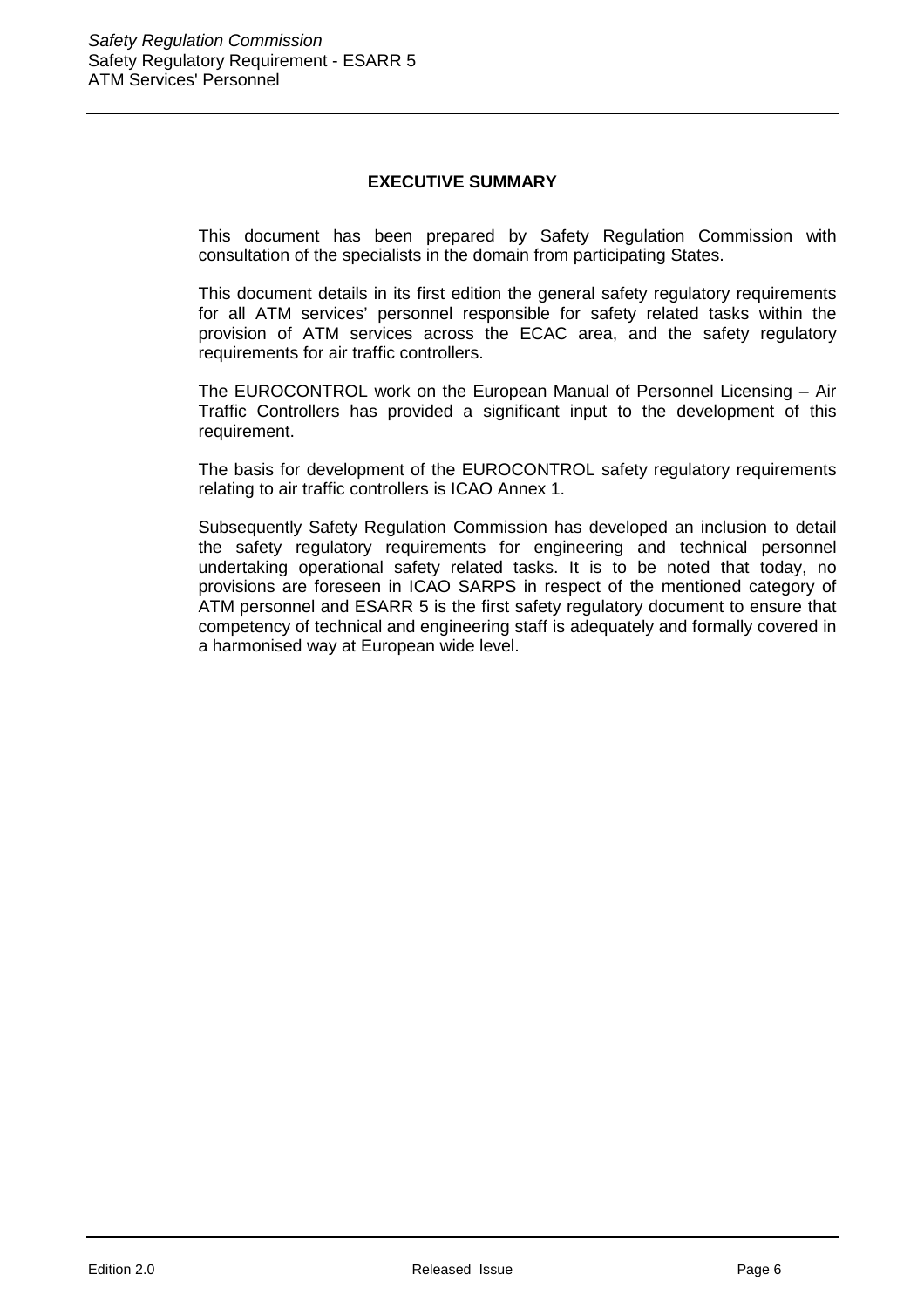# **EUROCONTROL SAFETY REGULATORY REQUIREMENT**

# **ATM SERVICES' PERSONNEL**

#### **1. SCOPE**

This document sets out the general safety regulatory requirements for all ATM services' personnel responsible for safety related tasks within the provision of ATM services across the ECAC area, the safety regulatory requirements for air traffic controllers and the safety regulatory requirements for engineering and technical personnel undertaking operational safety related tasks.

Since ICAO Annex 1, Personnel Licensing, was first published, there has been a significant increase in the volume of air traffic throughout the ECAC area*.* Although Annex 1 has been amended during this period, the basic licensing procedures, including the ratings, have remained unchanged. The increase in traffic, together with new technology, has led to more complex ATC procedures which, in turn, require controllers to become more specialised and to use more advanced controlling techniques.

The EUROCONTROL Safety Regulatory Requirement – ATM Services' Personnel stemmed, *inter alia*, from the need to complement the ICAO Annex 1 Standard and Recommended Practices - SARPs and to enable the safety aspects of the licence/certificate of competence qualifications to more closely match the air traffic services being provided within ECAC region. This will also permit the recognition of additional ATC skills associated with the evolution of air traffic control systems and their related controlling procedures.

In addition, an inclusion has been developed to detail the safety regulatory requirements for engineering and technical personnel undertaking operational safety related tasks. It is to be noted that, no provisions are foreseen in ICAO SARPS in respect of the mentioned category of ATM personnel and ESARR 5 is the first safety regulatory document to ensure that competency of technical and engineering staff is adequately and formally covered in a harmonised way at European wide level.

#### **2. RATIONALE**

The competence of ATM personnel and, where applicable, their satisfaction of medical requirements, are fundamental elements of safety achievement, and therefore of safety management, in the provision of ATM services. The application of EUROCONTROL safety regulatory requirements in this area aims to establish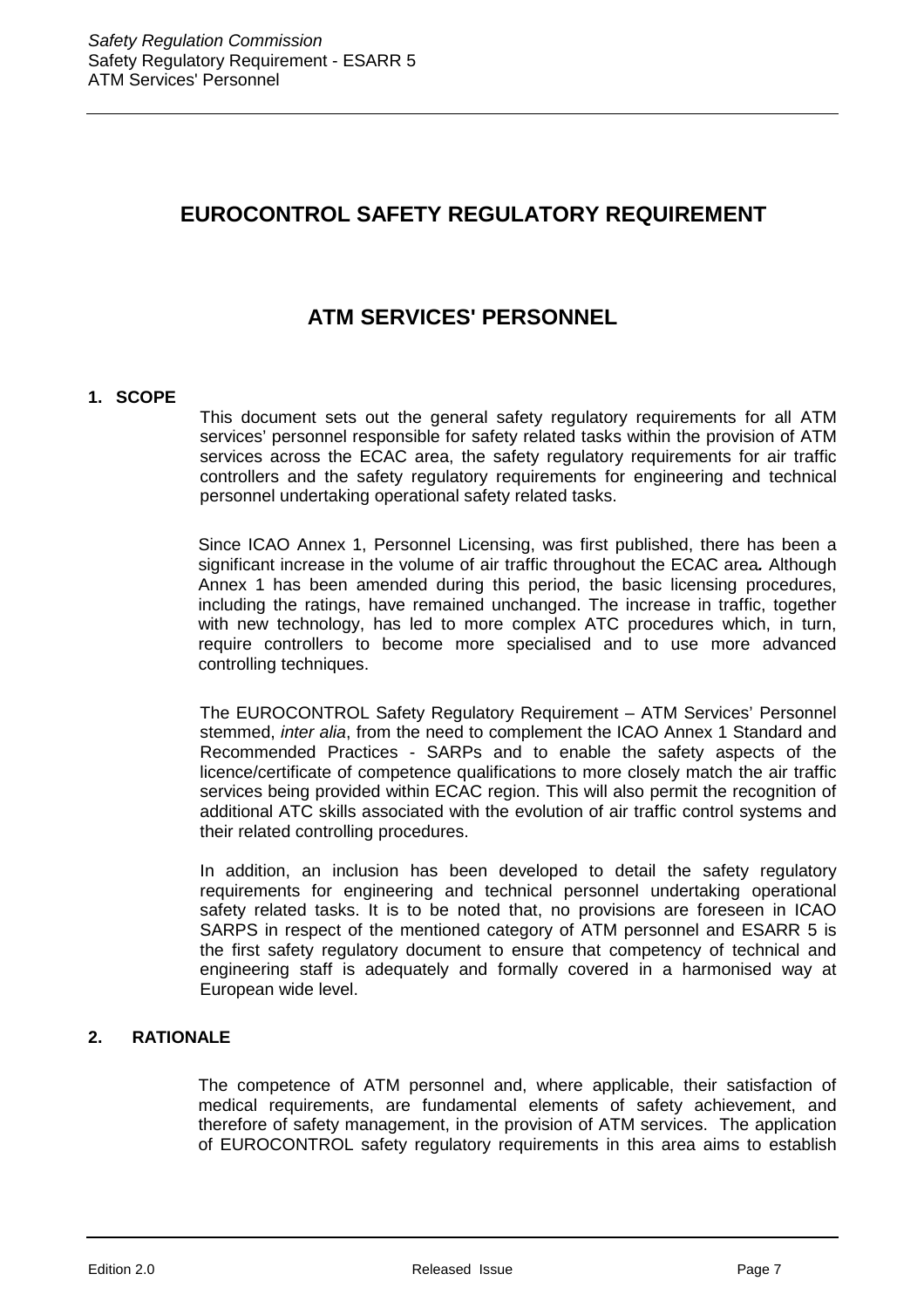harmonised minimum levels of competency and proficiency for staff having specific ATM safety responsibilities.

Competence is taken to mean possession of the required level of knowledge, skills, experience and where required, proficiency in English, to permit the safe and efficient provision of ATM services.

#### **3. APPLICABILITY**

#### **3.1 Applicability of General Requirements**

3.1.1 The general requirements shall apply to designated authorities, to providers of air traffic services and to all ATM services' personnel responsible for tasks which, within the provision of an ATM service, are identified as safety related.

#### **3.2 Applicability of Requirements for Air Traffic Controllers**

- 3.2.1 The requirements for air traffic controllers shall apply to:
	- civil designated authorities, civil service providers and civil personnel providing air traffic services to military and civil air traffic;
	- military authorities and their personnel providing air traffic services to civil and military air traffic in a mixed civil-military environment, except where an equivalent military licensing scheme exists.
- 3.2.2 Equivalent national regulations shall apply to military authorities and their personnel providing air traffic services to military air traffic in a segregated military airspace environment.

#### **3.3 Applicability of Requirements for Engineering and Technical Personnel Undertaking Operational Safety Related Tasks**

- 3.3.1 The requirements for engineering and technical personnel undertaking operational safety related tasks shall apply to:
	- civil designated authorities, operating organisations and individual personnel, ensuring services for ATM equipment approved for operational use;
	- military authorities and their personnel ensuring services for ATM equipment approved for operational use in a mixed civil-military environment, except where an equivalent military engineering regulatory framework exists.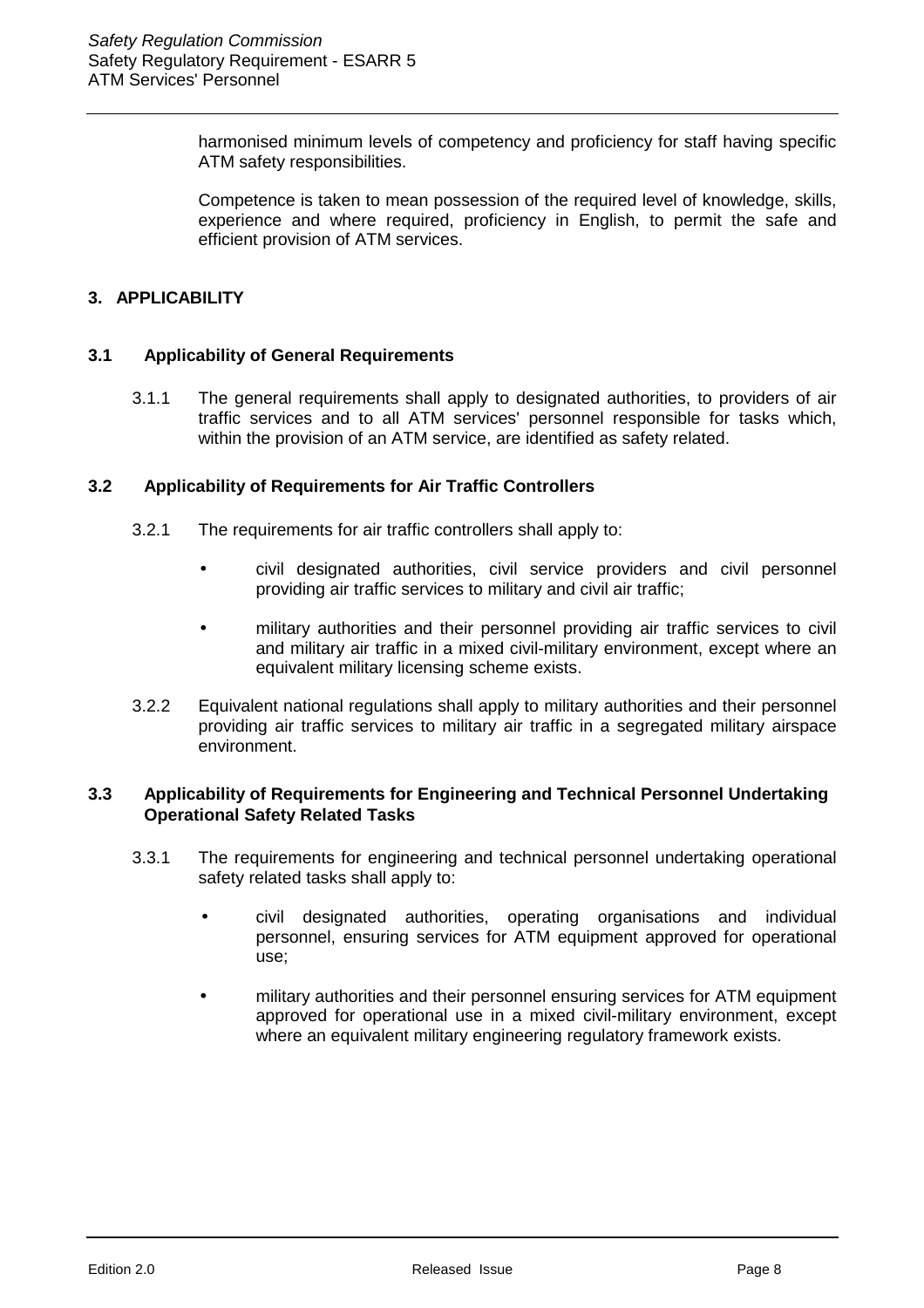#### **4. SAFETY OBJECTIVE**

The overall safety objective is to ensure the competency and, where applicable, the satisfaction of medical requirements, of ATM services' personnel responsible for safety related tasks within the provision of ATM services.

#### **5. SAFETY REQUIREMENTS**

#### **5.1 General Requirements**

- 5.1.1 A designated authority shall ensure, through the application of appropriate regulatory principles and processes, that organisations and personnel responsible for tasks in the provision of air traffic services or supporting the provision of air traffic services, which are considered to be related to the safety of air traffic, are competent to carry out those tasks. The designated authority shall assist the ATM service provider in identifying those tasks which, in providing or supporting the provision of air traffic services, are considered to be safety related.
- 5.1.2 An air traffic services provider at an ATS unit shall ensure, as part of its overall safety responsibilities, that all ATM services' personnel responsible for tasks in the provision of air traffic services or supporting the provision of air traffic services, which are considered to be related to the safety of air traffic, are competent to carry out those tasks and satisfy applicable medical fitness requirements.
- 5.1.3 A person responsible for tasks in the provision of air traffic services, or supporting the provision of air traffic services, which are considered to be related to the safety of air traffic, shall:
	- a) not carry out such tasks unless he /she has been declared to be competent and has been duly authorised to do so;
	- b) be subject to, or initiate<sup>1</sup>, appropriate measures to ensure ongoing competence;
	- c) meet medical requirements, if any appropriate, to the task.

#### **5.2 Requirements for Air Traffic Controllers**

In addition to those requirements mentioned in section 5.1 the following requirements apply to Air Traffic Controllers.

*5.2.1 Requirements to be Applied by the Designated Authority*

A Designated Authority for the safety regulation of Air Traffic Control personnel shall:

<sup>&</sup>lt;sup>1</sup> The term "initiate" refers to the actions taken by the individual to ensure that he/she meets the medical *requirements. For Air Traffic Controllers see requirements laid down in 5.2.3.1. e), f) and g)*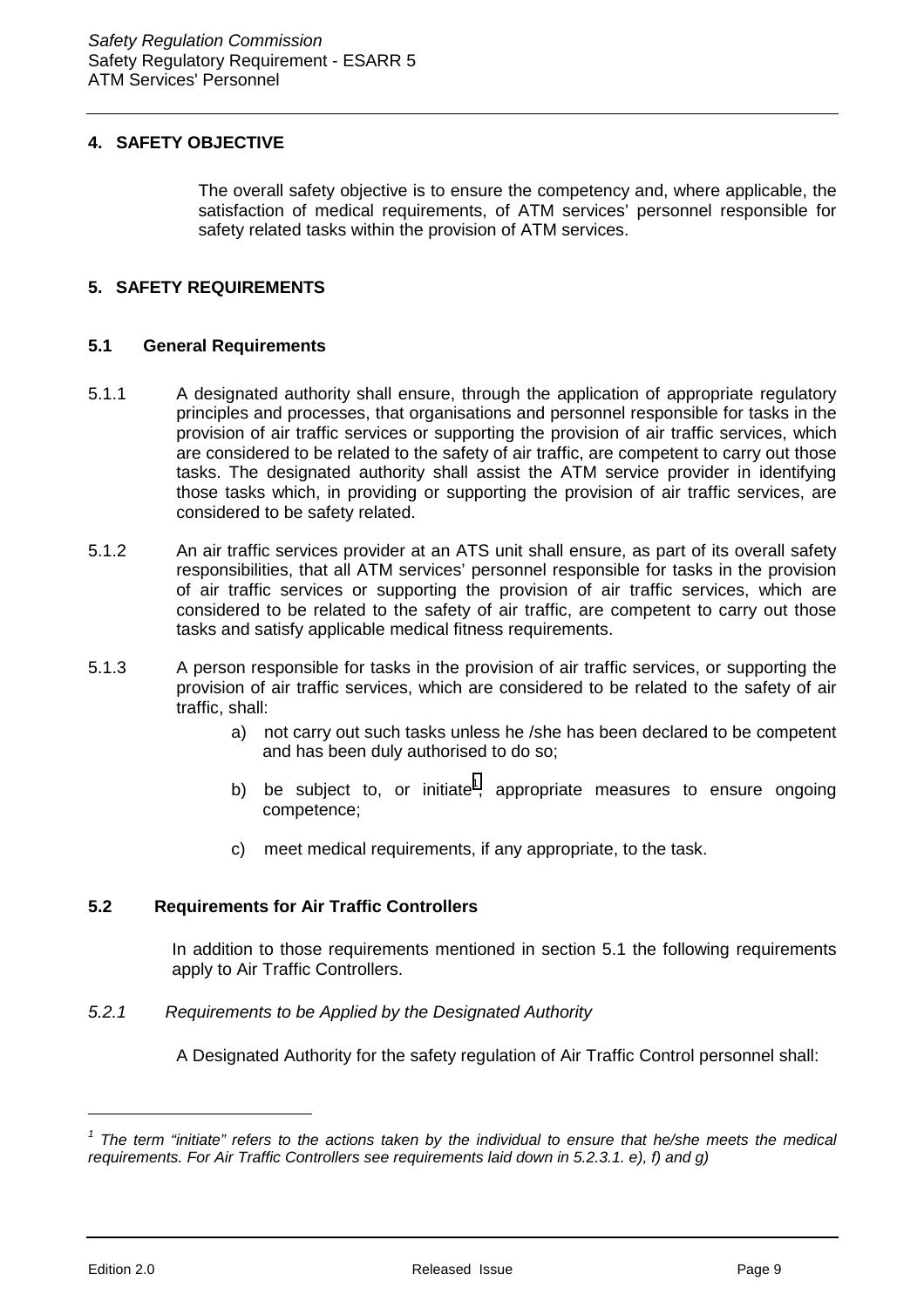- 5.2.1.1. issue an ATC licence or certificate of competence to any applicant who complies with the obligatory provisions of ICAO Annex 1 section 4.3<sup>2</sup> and of ESARR 5 section 5.2;
- 5.2.1.2. issue a Student Air Traffic Controller licence or certificate of competence to persons who do not hold an Air Traffic Controller Licence or a certificate of competence to enable them to provide an ATC service under the supervision of a suitably qualified on the job training instructor;
- 5.2.1.3. issue On-the-Job Training Instructor (OJTI) licence/certificate of competence endorsements to suitably qualified air traffic controllers to enable them to supervise student air traffic controller licence or certificate of competence holders, or trainee air traffic controllers, while they provide an operational air traffic control service during on the job training;
- 5.2.1.4. approve such personnel, as it sees fit, to conduct examinations or assessments, as it requires, to ensure that applicants for an ATC licence or certificate of competence are competent and meet the appropriate requirements;
- 5.2.1.5. ensure that an air traffic controller licence or certificate of competence issued shall contain one or more of the ratings of the classes notified below:
	- Aerodrome control visual
	- Aerodrome control instrument
	- Approach control procedural
	- Approach control surveillance
	- Area control procedural
	- Area control surveillance;
- *NOTE: to be valid, a rating shall be associated with one or more endorsements detailing the air traffic control unit and, where applicable, the operational positions or sectors on which the air traffic controller is competent to provide an air traffic control service, and/or the specific types of services the holder of the air traffic controller licence may provide, including any type of surveillance equipment.*
- 5.2.1.6. before granting an air traffic controller licence or certificate of competence and the associated rating(s), rating endorsement(s) and unit endorsement(s), ensure that the applicant has:
	- a) undertaken the appropriate initial training and has passed any associated examinations or assessments;
	- b) successfully completed the elements of the unit training plan appropriate to the rating discipline being undertaken;
	- c) been assessed as competent;
	- d) holds a valid medical certificate of the appropriate class;

<sup>2</sup> *Specifically for unlicensed State employees who may operate as air traffic controllers on condition that they meet the same requirements, recognised by the issue of an equivalent certificate of competence*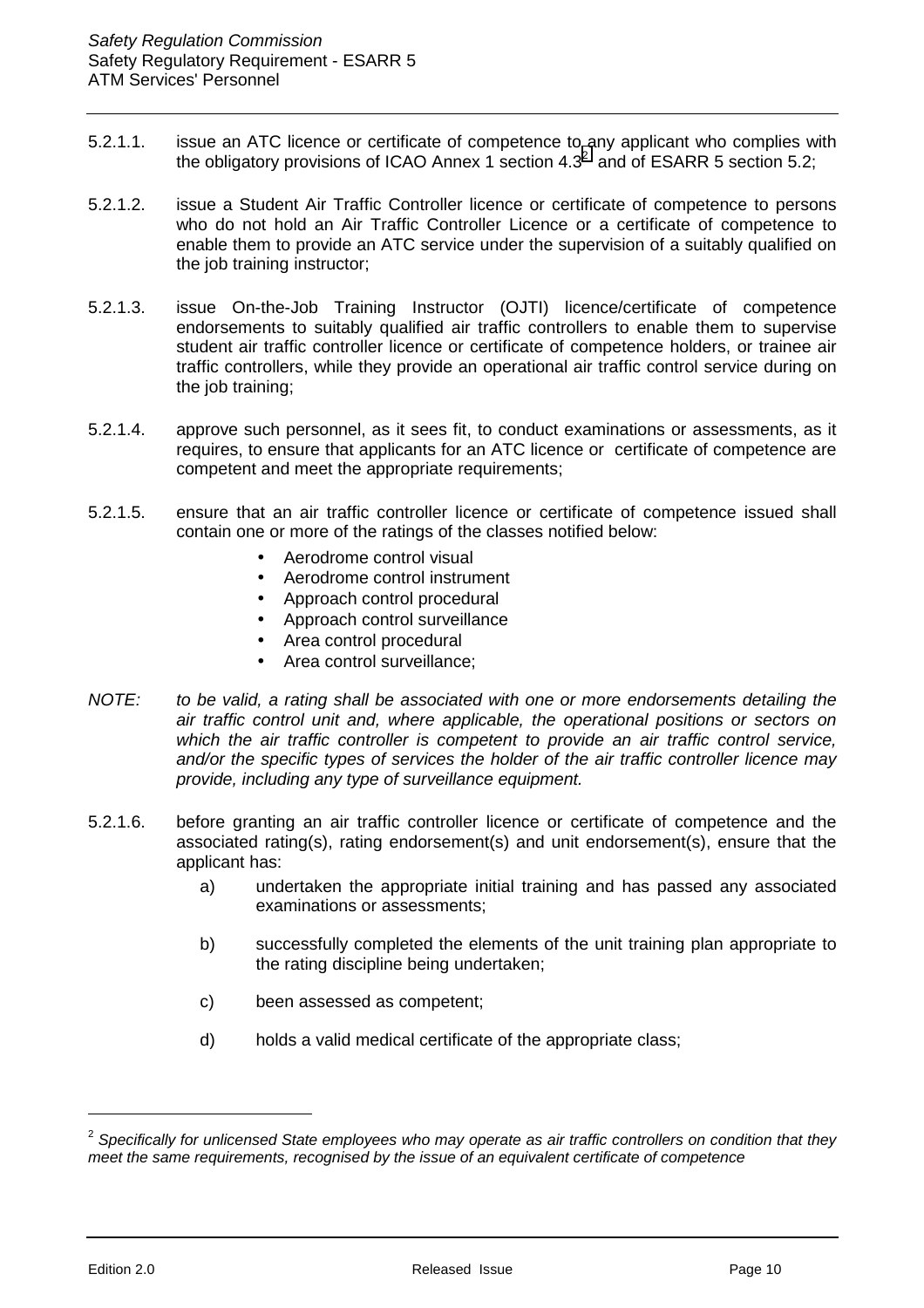- 5.2.1.7. before granting a Student air traffic controller licence or certificate of competence, ensure that the applicant:
	- a) has undertaken the appropriate initial training and passed any associated examinations or assessments in the rating discipline in which he/she will be authorised to undergo on the job training to be suitable for training under supervision of an authorised OJT instructor to be an Air Traffic Controller;
	- b) holds a valid medical certificate of the appropriate class;
- 5.2.1.8. before granting an air traffic controller authorisation to provide operational training as an OJT Instructor, ensure that the applicant has:
	- a) a minimum of two years experience in the rating discipline in which he/she will instruct:
	- b) a minimum of six months experience in the rating on the specific sector or operational position on which the instruction will be given;
	- c) completed an appropriate OJT Instructor course and passed any associated assessments required;
- 5.2.1.9. require initial ATC training courses to satisfy, as a minimum, the ECAC guidelines for Common Core Content training;
- 5.2.1.10. require operational ATC units to have approved unit training plans;
- 5.2.1.11. implement procedures, or require operational ATC units to have approved procedures to ensure the ongoing competence of their air traffic controllers, including a mechanism, based on operational experience or a competence checking system, or a combination of both, whereby controllers are monitored or regularly tested to ensure they maintain their competence. The scheme shall be fully documented indicating:
	- a) the process by which controllers will be assessed;
	- b) the operational objectives they will be required to meet;
	- c) the person/persons who are responsible for formally accepting that the process has been correctly conducted;
	- d) the formal mechanism by which the designated authority will notify the controller and service provider organisation of the result of any competence assessment;
	- e) the method by which controller competence records are to be retained;
- 5.2.1.12. ensure that the procedures in section 5.2.1.11, by which controller competence is assessed, are subject to audit;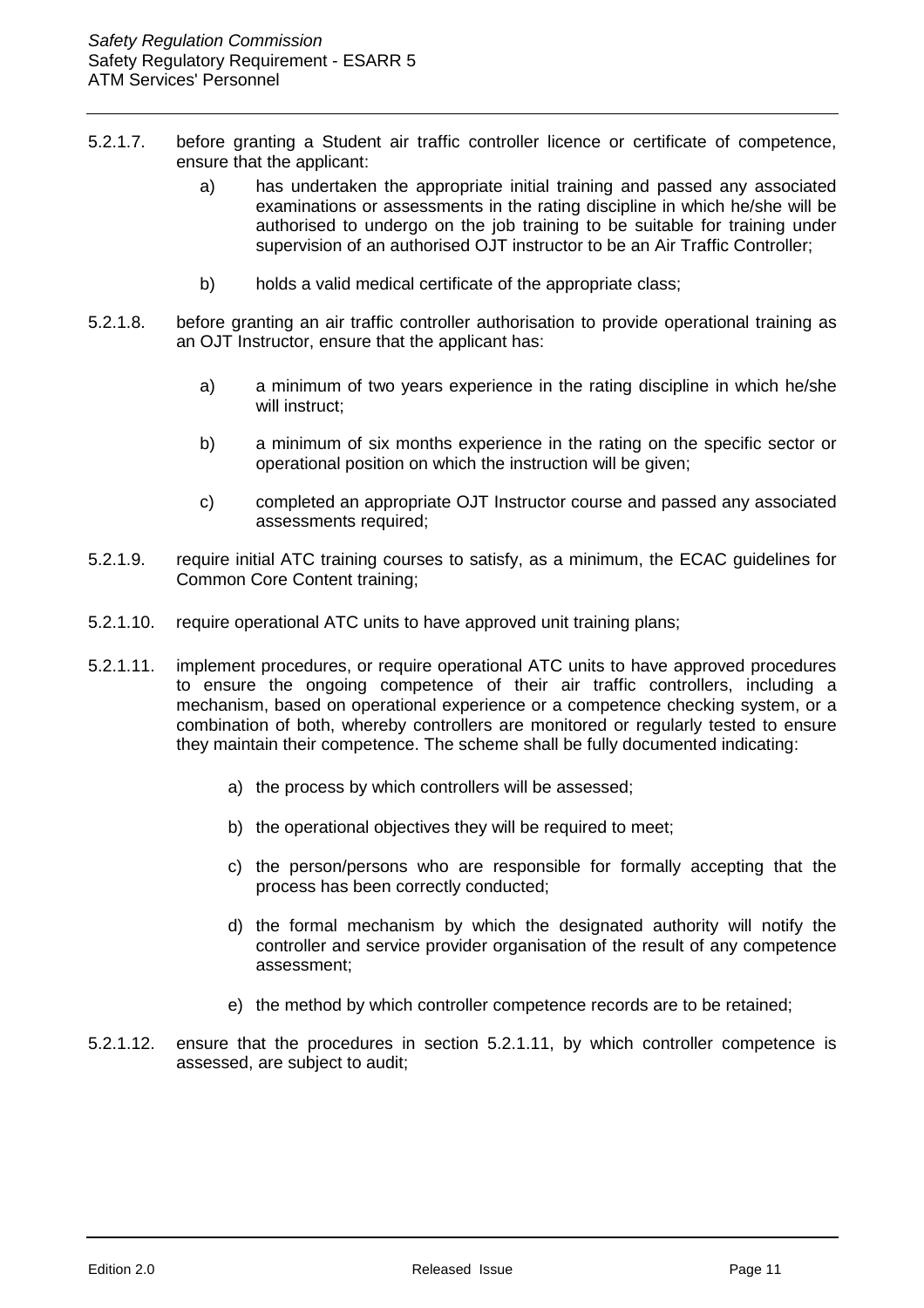- 5.2.1.13. set a period from the time a controller last exercised the privileges of a previously held rating within which a controller must exercise the privileges of that rating, or be required to be assessed for pre-entry training before commencing OJT in that rating;
- 5.2.1.14. require air traffic controllers who are providing an air traffic control service, and student air traffic controllers who are providing an air traffic control service under supervision, to hold a valid medical certificate;
- 5.2.1.15. require providers of air traffic services to have procedures at units to monitor controllers for psychoactive substance abuse and to provide advice to controllers taking medicines;
- 5.2.1.16. require providers of air traffic services to have procedures at units to prevent the holder exercising the privileges of his/her licence or certificate of competence when there is any decrease in his/her medical fitness, or when the holder is under the influence of any psychoactive substance which might render the holder unable to safely and properly exercise those privileges. $3$
- 5.2.1.17. require providers of air traffic services to have procedures at units to prevent the holder exercising the privileges of his/her licence or certificate of competence when there is any case or occurrence which could question the level of the holder's competence. The Designated Authority shall, on sufficient grounds being shown to its satisfaction after due inquiry, revoke, suspend or vary any such licence or certificate of competence.
- *5.2.2 Requirements to be Applied by the Provider of Air Traffic Services*

The provider of air traffic services at its ATC unit(s) shall ensure that:

- 5.2.2.1 an air traffic controller providing an air traffic control service:
	- a) holds valid rating(s), rating endorsement(s) and unit endorsement(s) appropriate to the ATC service being provided;
	- b) holds a valid medical certificate of the appropriate class;
	- c) is competent to provide the ATC services notified in his/her air traffic controller licence or certificate of competence;
- 5.2.2.2 a student air traffic controller:
	- a) holds a current student air traffic controller licence or certificate of competence which authorises him/her to provide the ATC service for which he/she is undertaking OJT;
	- b) holds a valid medical certificate of the appropriate class;

<sup>3</sup> *Guidance on suitable methods of identification (which may include biochemical testing on such occasions as pre-employment, upon reasonable suspicion, after accidents/incidents, at intervals, and at random) and on other prevention topics is contained in the Manual of Prevention of Problematic Use of Substances in the Aviation Workplace (Doc 9654).*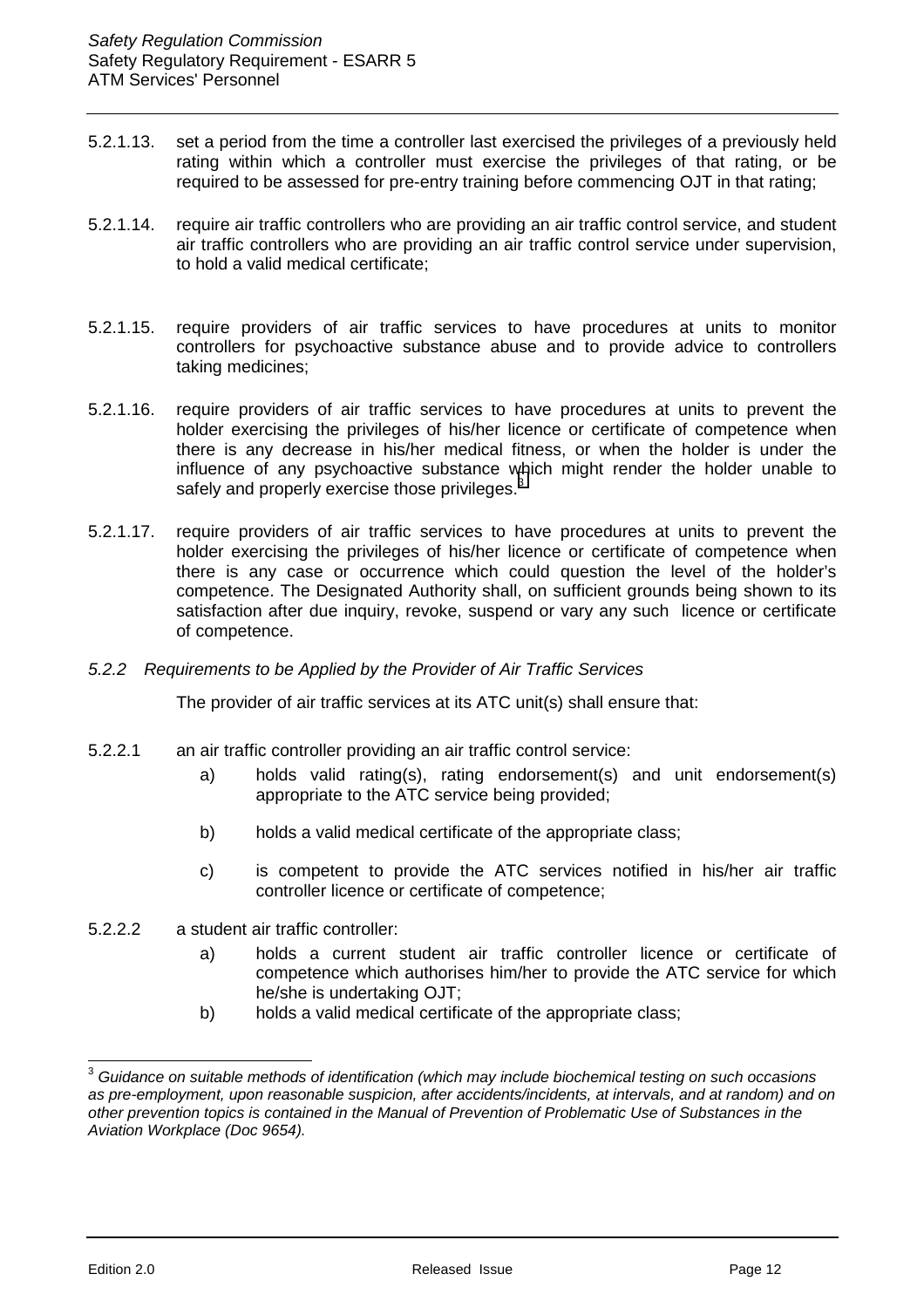- 5.2.2.3 unit(s) have approved unit training plans by the Designated Authority, which detail the processes by which a student and/or a trainee air traffic controller is trained to meet the required standards to meet the objective of providing a safe air traffic control service;
- 5.2.2.4 a student and/or trainee air traffic controller is adequately prepared for OJT by Transitional Training and Pre-OJT;
- 5.2.2.5 an air traffic controller, before being permitted to provide operational training as an OJT Instructor, shall :
	- a) holds the appropriate valid rating(s), rating endorsement(s) and unit endorsement(s) appropriate to the ATC service being instructed/trained;
	- b) holds a valid OJT instructor licence/certificate of competence endorsement issued by the Designated Authority pursuant to the provisions and conditions set forth in paragraph 5.2.1.8 above;
	- c) prove his/her competency to provide the ATC services notified in his/her air traffic controller licence or certificate of competence;
	- d) holds a valid medical certificate of the appropriate class;
- 5.2.2.6 unit(s) have approved competence schemes to satisfy the requirement that controllers must maintain operational competence and experience. These procedures shall include requirements for controllers to:
	- a) complete a specified minimum number of controlling hours within a specified period on the sectors or operational positions for which they hold valid ratings;
	- b) be subject to an assessment of their continuing competence;
	- c) undertake periodical refresher and emergency training;
	- d) ensure operational competence after returning from extended periods of absence;
- 5.2.2.7 unit(s) have procedures for monitoring controllers for psychoactive substance abuse and to provide advice to controllers taking medicines;
- 5.2.2.8 unit(s) have procedures to prevent the holder exercising the privileges of his/her licence or certificate of competence when there is any decrease in his/her medical fitness, or when the holder is under the influence of any psychoactive substance which might render the holder unable to safely and properly exercise these privileges;
- 5.2.2.9 the designated authority is notified when:
	- a) an air traffic controller's competence is in doubt<sup>4</sup>, or

<sup>&</sup>lt;sup>4</sup> See definition in Appendix A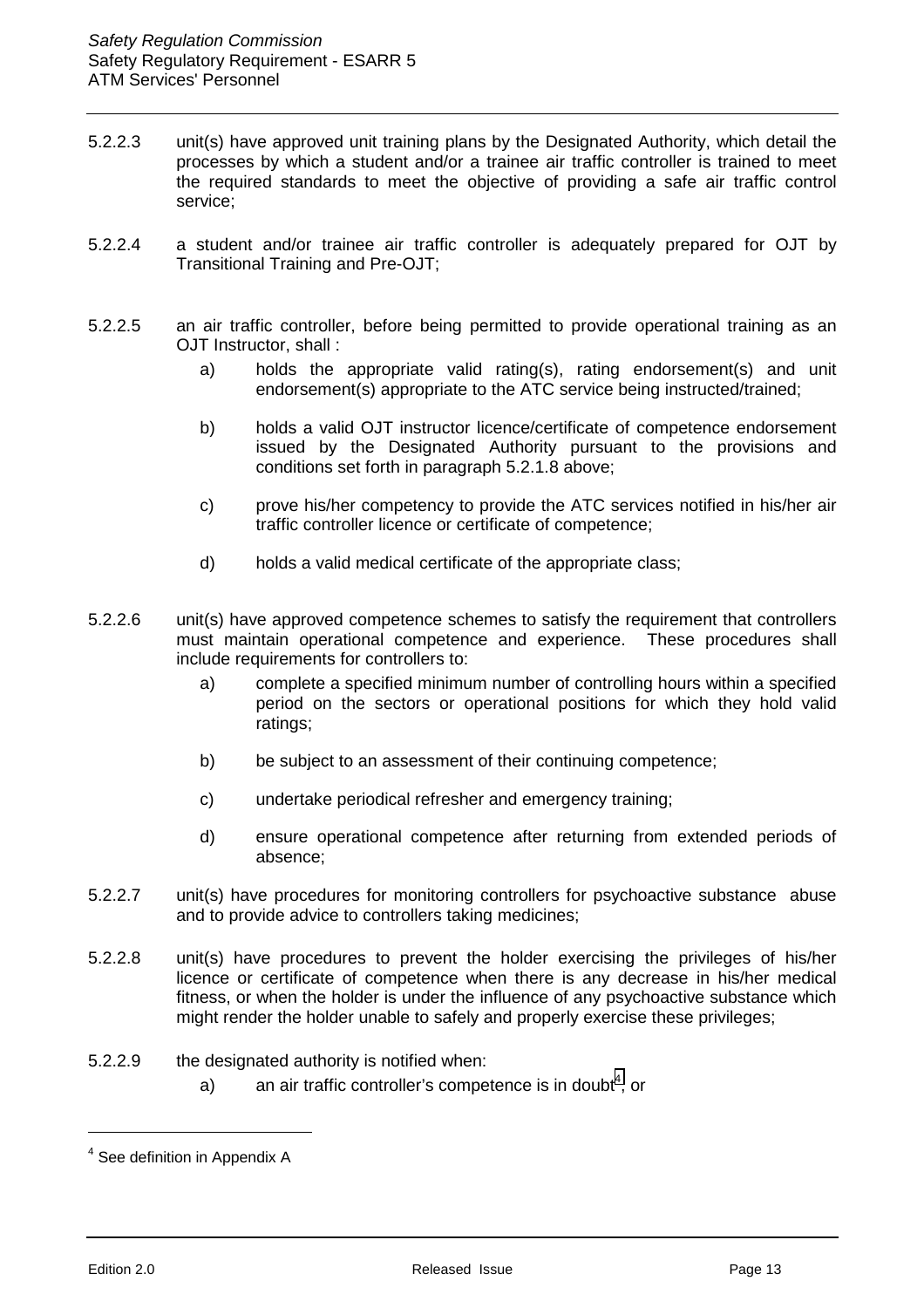- b) an air traffic controller is no longer judged competent to provide the ATC service associated with a valid rating, or;
- c) an air traffic controller or student air traffic controller has been assessed as medically unfit to provide an ATC service;
- d) an OJT instructor is no longer judged competent to provide operational training;
- 5.2.2.10 an air traffic controller at his/her unit(s) whose competence is in doubt, complies with any conditions imposed upon him/her by the designated authority;
- 5.2.2.11 when a controller fails to satisfy a unit's procedure for ongoing experience, the unit shall deal internally with this matter and shall notify the Designated Authority without delay;
- 5.2.2.12 the process by which competence is to be assessed is fully documented, indicating the method by which the competence will be judged, this being by continuous assessment or by examination or by a combination of both means;
- 5.2.2.13 in cases where the Designated Authority has considered, or can be expected to consider, suspension, revocation or variation of an ATC licence or certificate of competence and/or associated rating(s) and/or endorsement(s), air traffic controllers are not assigned by the unit to operational positions without appropriate supervision.
- *5.2.3 Requirements to be Applied by the Individual Personnel*
- 5.2.3.1 Licensed/certificated air traffic controller

A licensed/certificated air traffic controller shall ensure that he/she:

- a) holds valid rating(s), rating endorsement(s) and unit endorsements appropriate to the ATC service(s) he/she is providing;
- b) complies with the unit competency scheme and is competent to provide the ATC services notified in his/her air traffic controllers' licence or certificate of competence;
- c) complies with any conditions that may be required by the designated authority when his/her competence is in doubt;
- d) holds a valid medical certificate of the appropriate class;
- e) informs<sup>5</sup> the management of the unit if he/she is no longer medically fit to provide an air traffic control service;
- f) does not provide an ATC service while under the influence of psychoactive substances;

*<sup>5</sup> Requirements in 5.2.3.1. e), f) and g) applies also to the more generic requirements laid down in 5.1.3. b)*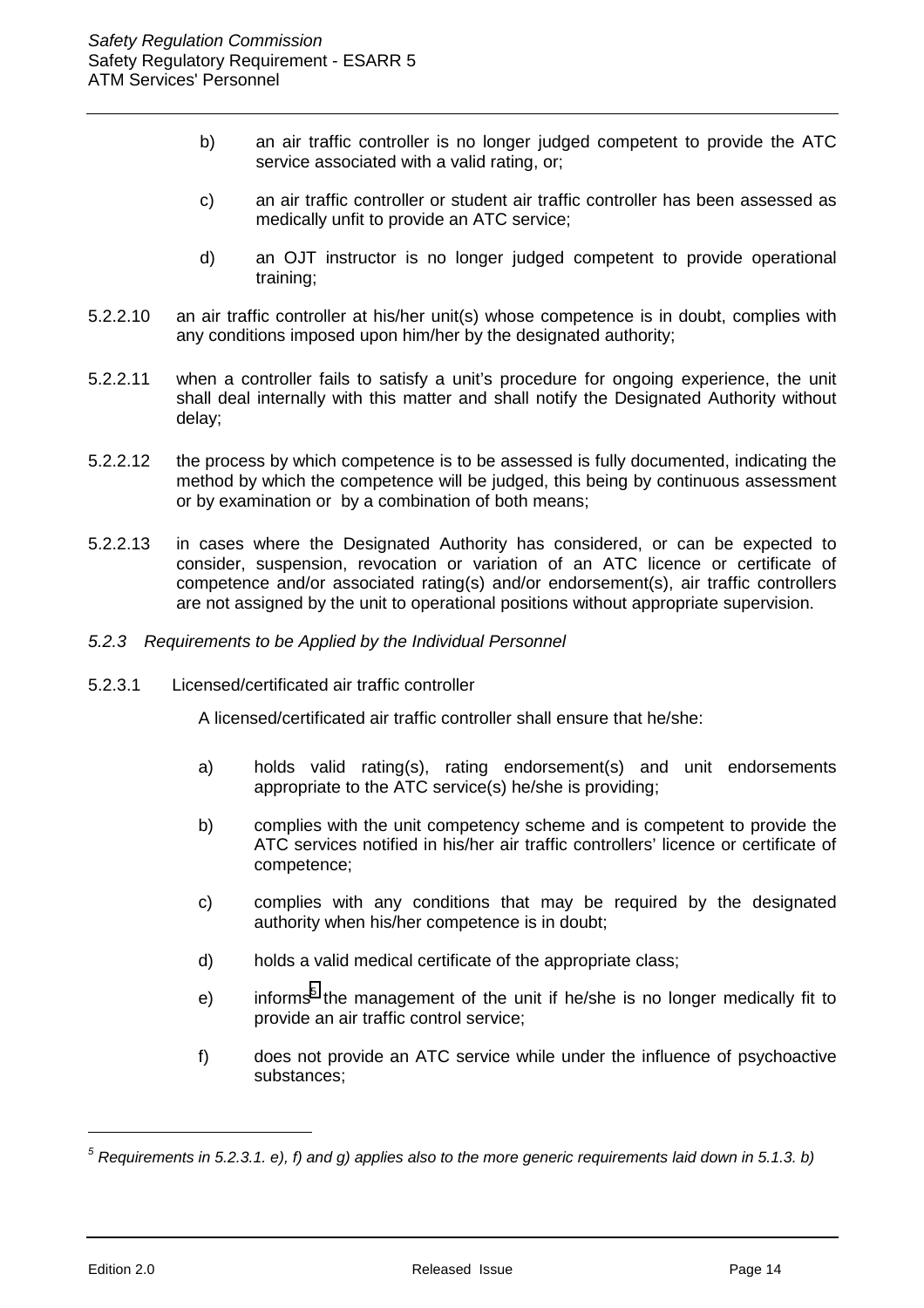g) does not exercise the privileges of his/her license or certificate of competence, when there is any decrease in his/her medical fitness which might render the holder unable to safely and properly exercise these privileges.

#### 5.2.3.2 Student air traffic controller

A student air traffic controller shall ensure that he/she:

- a) holds a current student air traffic controller's licence or certificate of competence;
- b) complies with the unit competency scheme and is competent to undertake on the job training;
- c) holds a valid medical certificate of the appropriate class;
- d) informs the management of the unit if he/she is no longer medically fit to provide an air traffic control service(s);
- e) does not undertake on the job training while under the influence of psychoactive substances;.
- f) does not undertake on-the-job training, when there is any decrease in his/her medical fitness or is under the influence of any psychoactive substance, which might render the holder unable to safely and properly exercise these privileges.

#### **5.3 Requirements for Engineering and Technical Personnel Undertaking Operational Safety Related Tasks**

In addition to those requirements mentioned in section 5.1 the following requirements apply to ATM engineering and technical personnel undertaking operational safety related tasks.

*NOTE: For the purposes of these requirements :*

- *ATM engineering and technical personnel undertaking operational safety related tasks are defined in Appendix A, and hereafter referred to as "engineering and technical personnel";*
- *Any Organisation that fall within the jurisdiction of the National ATM safety regulatory body and responsible for the provision of engineering and technical services supporting Air Traffic Management services is hereafter referred to as the "Operating Organisation".*

*Under this definition, therefore the ATM service provider itself would be the Operating Organisation when providing is own technical support. If engineering and technical supporting services are not provided by the ATM service provider, the Operating Organisation would be a separate entity.*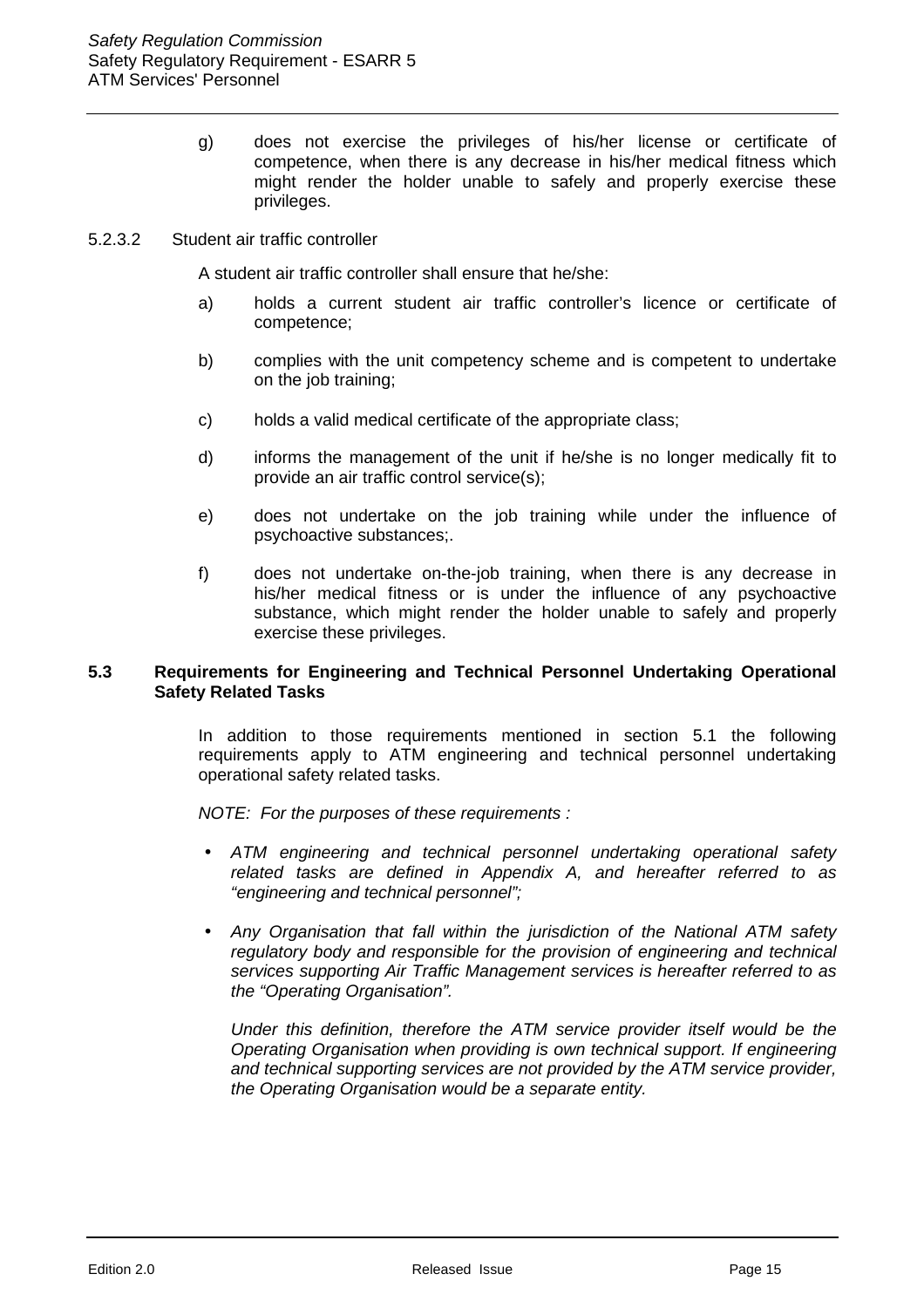• *Third party individual personnel refers to personnel not employed by the Operating Organisation but undertaking duties via other assigned arrangements such as sub-contract.*

#### *5.3.1 Requirements to be Applied by the Designated Authority*

The Designated Authority for the safety regulation of engineering and technical personnel shall:

- a) issue appropriate safety regulations for engineering and technical personnel who undertake operational safety related tasks;
- b) ensure adequate and appropriate safety regulatory oversight of the engineering and technical personnel assigned by any Operating Organisation to undertake operational safety related tasks;
- c) on reasonable grounds after due enquiry, take appropriate regulatory action in respect of the Operating Organisation and/or its technical and engineering personnel who do not meet the provisions of this Requirement Document;
- d) verify that, from a safety viewpoint, appropriate methods are in place to ensure that third party individuals assigned to operational safety related tasks meet the applicable provisions of this Requirement Document.

#### *5.3.2 Requirements to be Applied by the Operating Organisation*

The Operating Organisation shall:

- a) ensure that technical and engineering personnel are properly trained and qualified to perform the assigned tasks;
- b) ensure that technical and engineering personnel :
	- i) have and maintain sufficient knowledge to ensure a sound understanding of the ATM service(s) they are supporting, and the actual and potential effects of their work on the safety of those service(s); and
	- ii) have and maintain sufficient knowledge of the appropriate working limits to be applied when performing safety related tasks;
- c) ensure that, in relation to engineering and technical personnel, evidence exists, is documented by the Operating Organisation, and is available to the Designated Authority on request, of the adequacy of personnel arrangements, and of personnel qualifications to perform their safety related tasks, with particular regard to:
	- i) the availability of sufficient personnel competence assigned to operational safety related tasks, and conformance with regulatory provisions invoked by section 5.3.1. para. b above;
	- ii) the Operating Organisation's personnel qualification schemes and policy;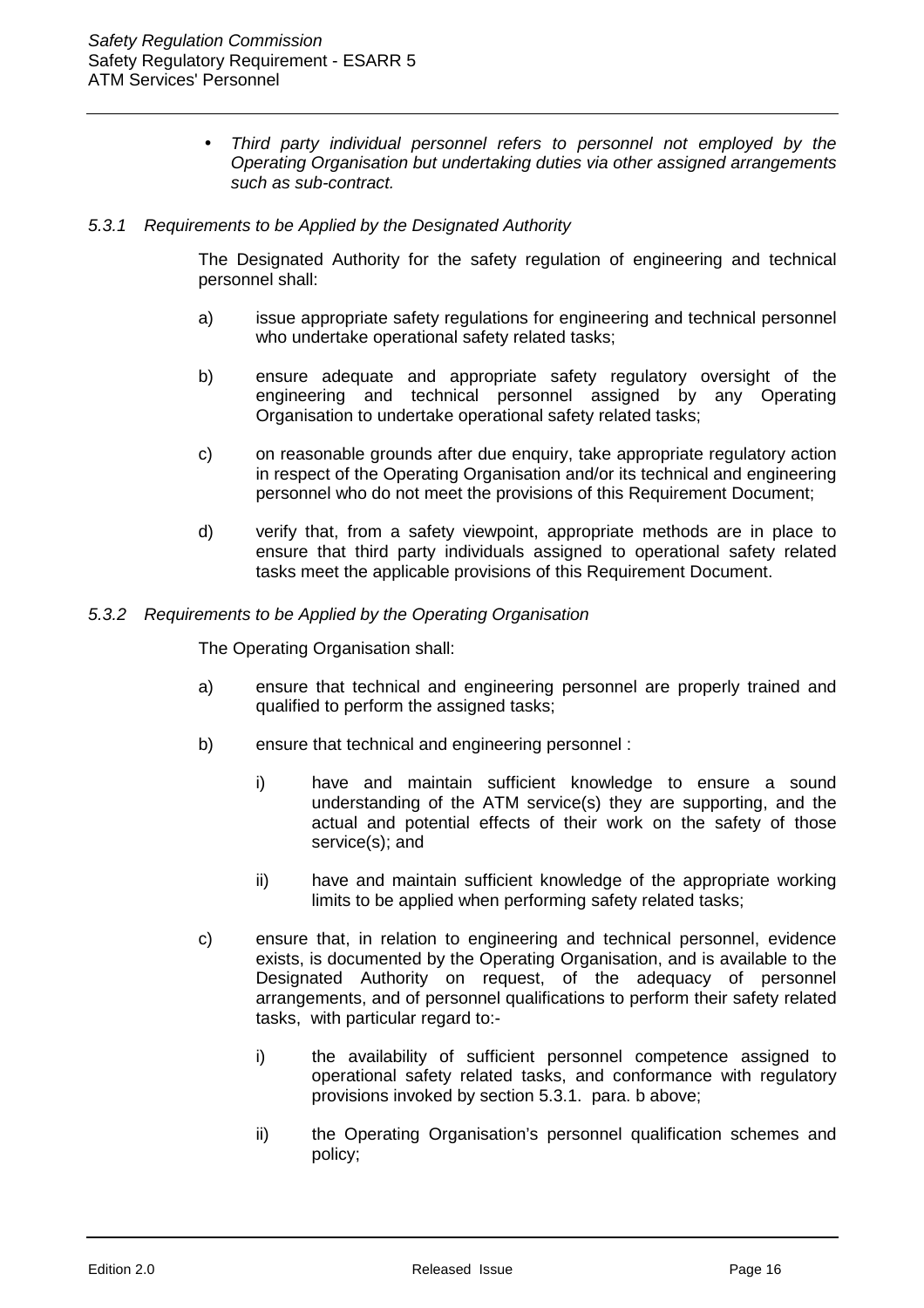- iii) the competence, specialisation and recency of the Operating Organisation's personnel;
- iv) the Operating Organisation's personnel training policy and plans;
- v) the Operating Organisation's personnel training records;
- vi) the Operating Organisation's arrangements for the supervision of non-qualified personnel;
- d) ensure that individual technical and engineering personnel must not undertake the assigned operational safety related tasks if the Operating Organisation knows or suspects that the physical or mental condition of the individual renders them unfit to undertake such tasks;
- e) ensure that, from a safety viewpoint, appropriate methods are in place to ensure that individuals assigned with operational safety related tasks meet the applicable provisions of this Requirement Document;
- f) report to the Designated Authority all safety events involving engineering and technical personnel and air traffic management equipment approved for operational use; the level of reporting detail to be agreed between the Operating Organisation and Designated Authority;
- g) ensure that evidence exists, and is provided to the Designated Authority as required, of the qualification and competence of engineering and technical personnel to perform their operational safety related tasks.
- *5.3.3 Requirements to be Applied by the Individual Personnel*
- 5.3.3.1 Individuals undertaking operational safety related tasks shall:
	- a) comply with requirements and schemes of the Operating Organisation to ensure current and ongoing competence;
	- b) comply with additional conditions that may be applied by the Designated Authority in accordance with section 5.3.1. para. b above;
	- c) not undertake safety related tasks if they know or suspect that their physical or mental condition renders them unfit to undertake such tasks;
	- d) ensure that they have sufficient knowledge to enable a sound understanding of:
		- i) the ATM service(s) they are supporting, and the actual and potential effects of their work on the safety of those service(s);
		- ii) the appropriate working limits to be applied when performing operational safety related tasks;
	- e) systematically and consistently report safety occurrences in accordance with the provisions laid down in ESARR 2 para. 5.1.2.and 5.1.3.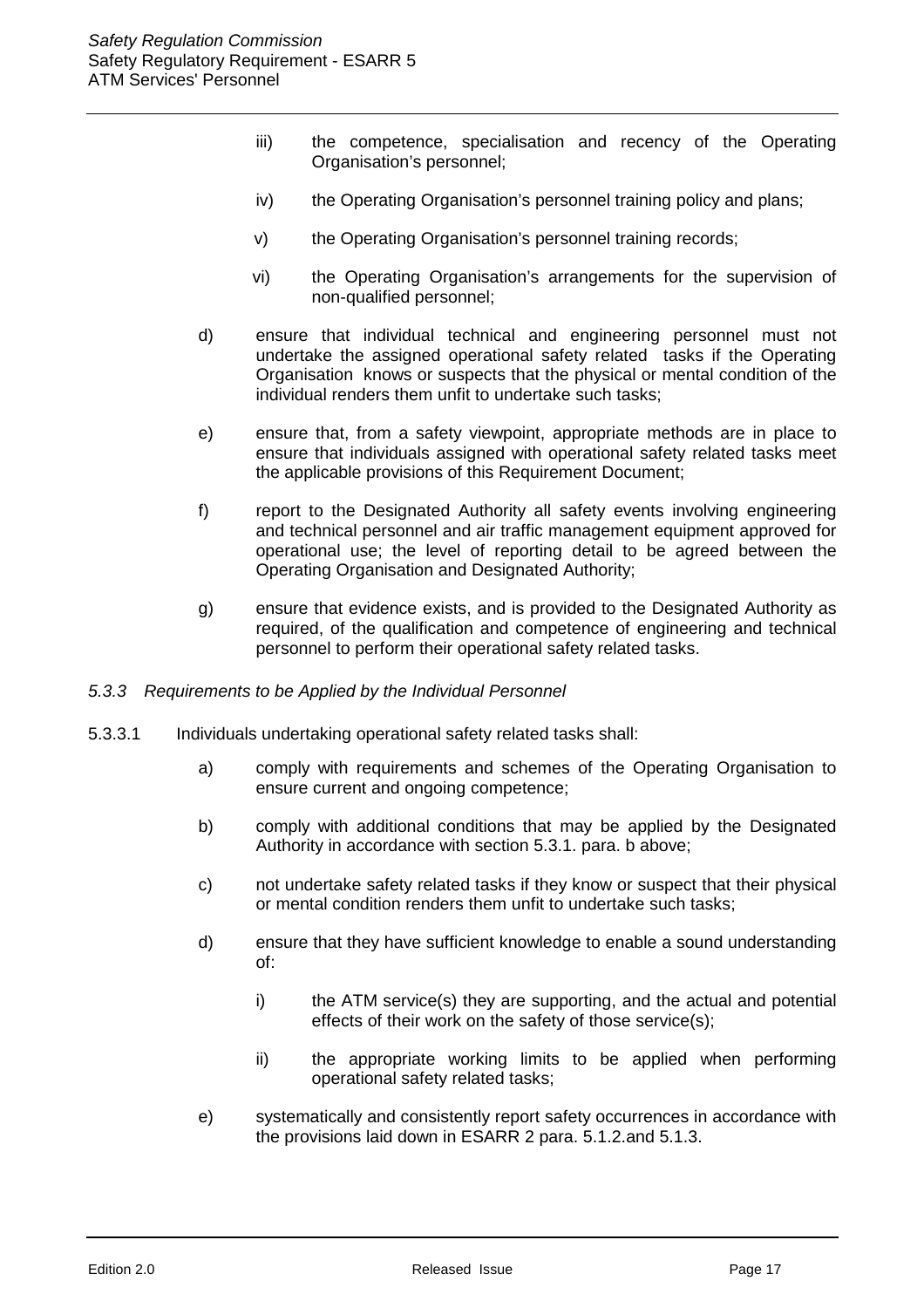<span id="page-17-0"></span>5.3.3.2. engineering and technical operational personnel shall initiate appropriate remedial measures, if the requirements laid down in ESARR 5 para. 5.3.3.1.above, are not met.

#### **6. IMPLEMENTATION**

The provisions of this requirement are to become effective within three years from the date of their approval by the EUROCONTROL Commission. Accordingly:-

- General Requirements for ATM services personnel laid down in section 5.1, with applicability as stated in section 3.1, shall be implemented by 10.11.2003;
- Requirements for Air Traffic Controllers laid down in section 5.2, with applicability as stated in section 3.2, shall be implemented by 10.11.2003;
- Requirements for Engineering and Technical personnel laid down in section 5.3, with applicability as stated in section 3.3, shall be implemented by 11.04.2005.

#### **7. EXEMPTIONS**

With reference to sections 5.2.1.8 a) and 5.2.1.8 b), it is appreciated that there may be circumstances whereby these requirements of ESARR 5 cannot be met. These circumstances shall be evaluated by the Designated Authority, after which a documented exemption may be issued. The exemption shall ensure an equivalent level of safety.

#### **8. ADDITIONAL MATERIAL**

#### **8.1 Acceptable Means of Compliance**

Acceptable Means of Compliance for ESARR 5 are published in EUROCONTROL Advisory Material 5 (EAM5).

#### **8.2 Definitions**

Definitions for certain specific terms used in this requirement document are given in the SRC document SRC DOC 4, and are repeated for ease of reference in Appendix A to this document.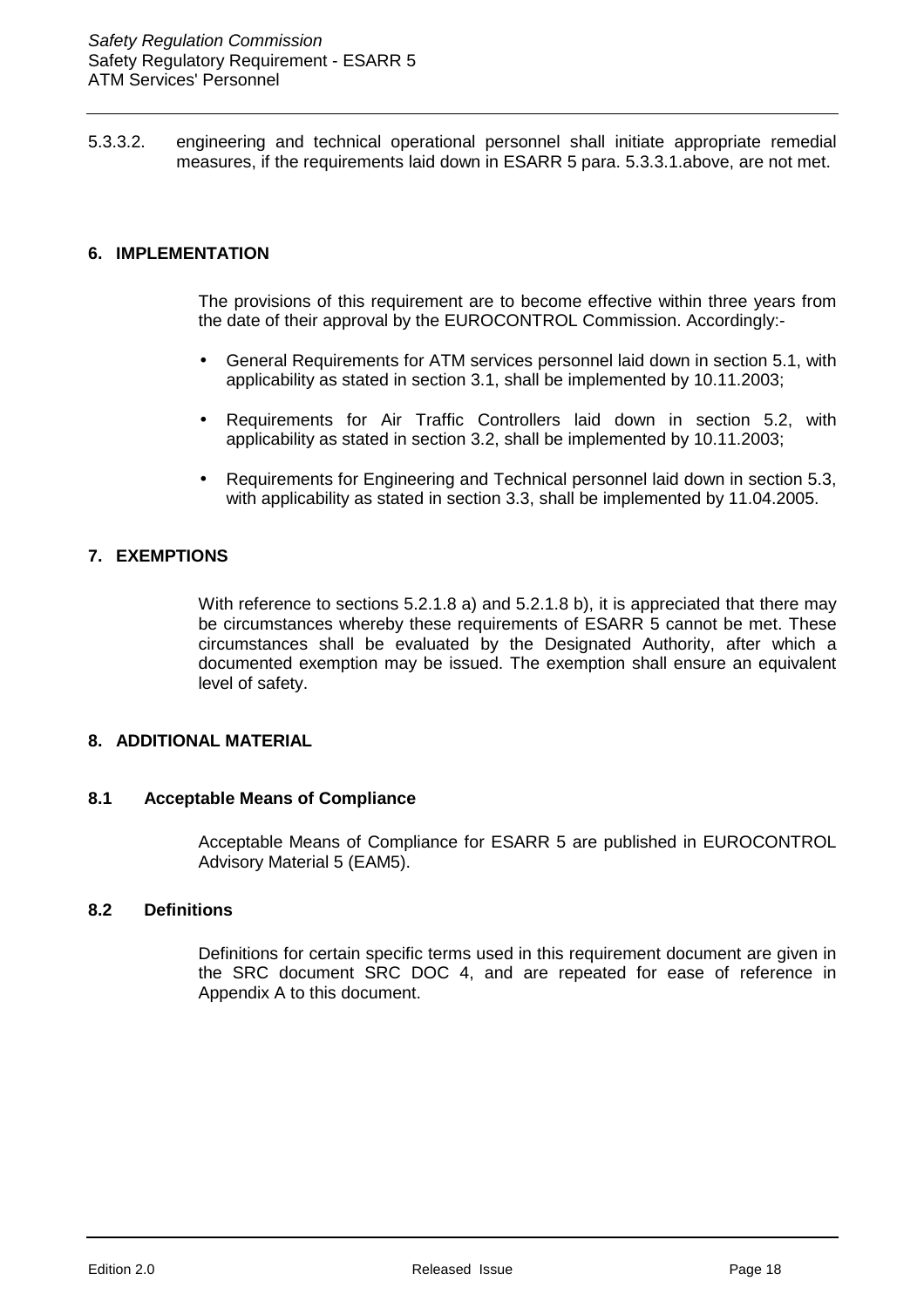#### **8.3 Guidance Material**

- a) For air traffic controllers, the European Manual of Personnel Licensing Air Traffic Controllers (HUM.ET1.ST08), when implemented in association with the application of the EATMP Common Core Content training objectives, is considered to be valuable reference documentation for the implementation of ESARR 5.
- b) For other ATM personnel, the EATMP Safety Policy (SAF.ET1.ST01.1000- POL-01-00), with particular reference to the Competency element in the Safety Achievement Principle, when implemented in association with the application of the ECAC Common Core Content training objectives, is considered to be valuable reference documentation for the implementation of ESARR 5.
- c) The following documents may be used as a source of guidance material in the implementation of this requirement

#### • *EUROCONTROL / EATMP*

- i) Safety Policy Document (SAF.ET1.ST01.1000-POL-01-00)
- ii) Safety Policy Implementation Guidance Material (SAF.ET1.ST01.1000-GUI-01-00)
- iii) European Manual of Personnel Licensing Air Traffic Controllers
- iv) EATMP Human Resources Strategy Document
- v) Policy Paper Proposing Acceptance of Basic Harmonised ATC Licensing Scheme
- vi) Guidelines for Common Core Content and Training Objectives for Air Traffic Controllers - Phases I and II
- vii) Air Traffic Controller Training at Operational Units
- viii) Controller Training in the Handling of Unusual Incidents
- ix) Common Core Content and Training Objectives for Basic AIS Training - Phase I AB Initio and Phase II Specialist
- x) Guidelines for a Common Basic Level of Technical Training for ATM Technical Staff
- xi) Specification of Training Tools and Methodology for the Development and Provision of ATC Training
- xii) Guidelines for ATS Upgrade Training
- xiii) CIP Convergence and Implementation Programme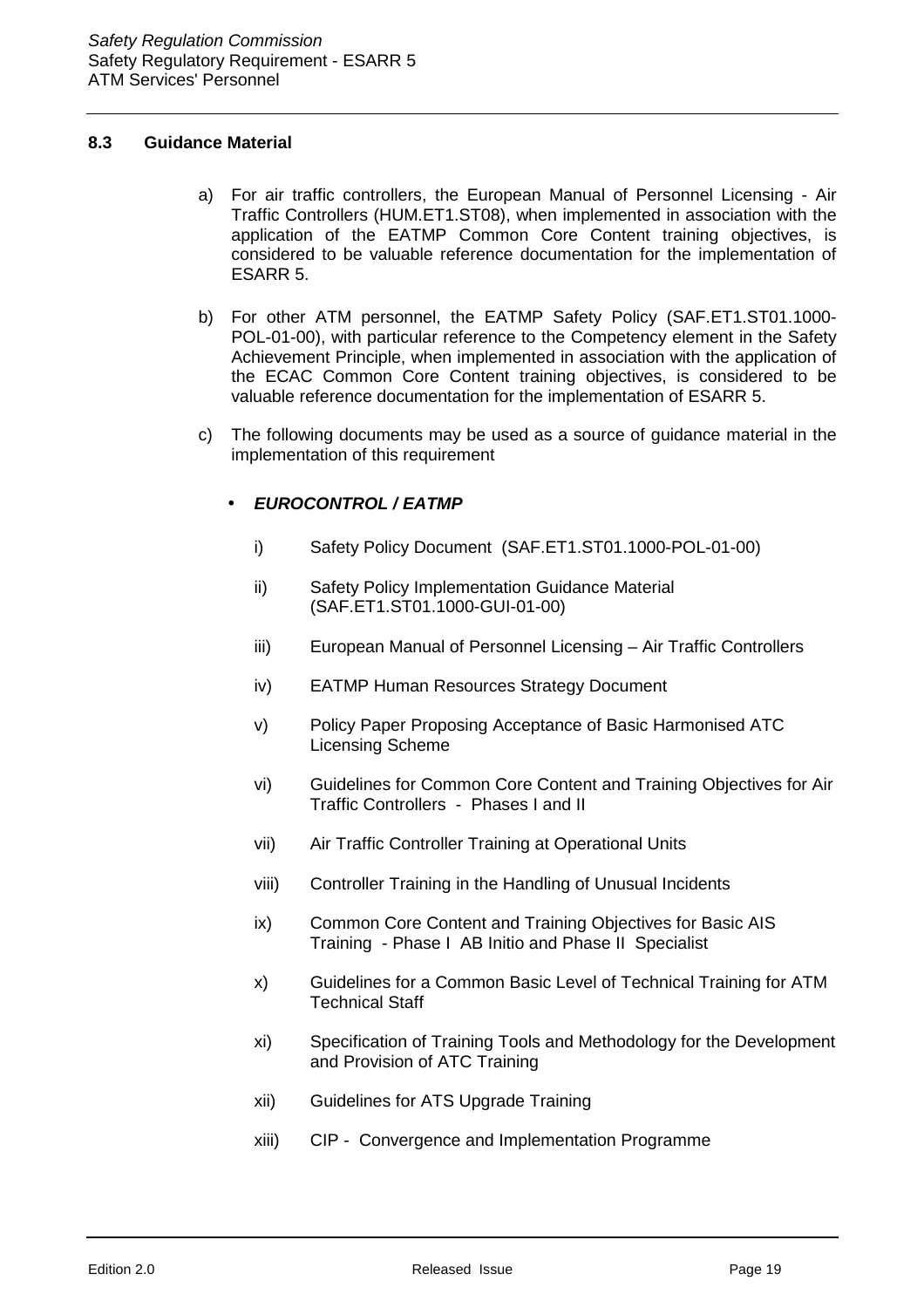## **APPENDIX A**

#### **Glossary and Definitions**

The Appendix A was introduced to ease the reading of ESARR 5. The following approach has generally been respected in relation to the origin of definitions :

- 1) where an ICAO definition exists, this definition prevails;
- 2) where no ICAO definition exists, but an appropriate EUROCONTROL definition exists, reference is made to this definition;
- 3) where no ICAO or EUROCONTROL definitions exist, reference is made to other sources;
- 4) where no definition for a term was found to exist, the Requirements' Task Force of the SRC or the SRU developed a definition.

A full reference to the below definitions is to be found in SRC DOC 4 "Glossary of Terms and Definitions and List of Acronyms".

*Intentionally left blank*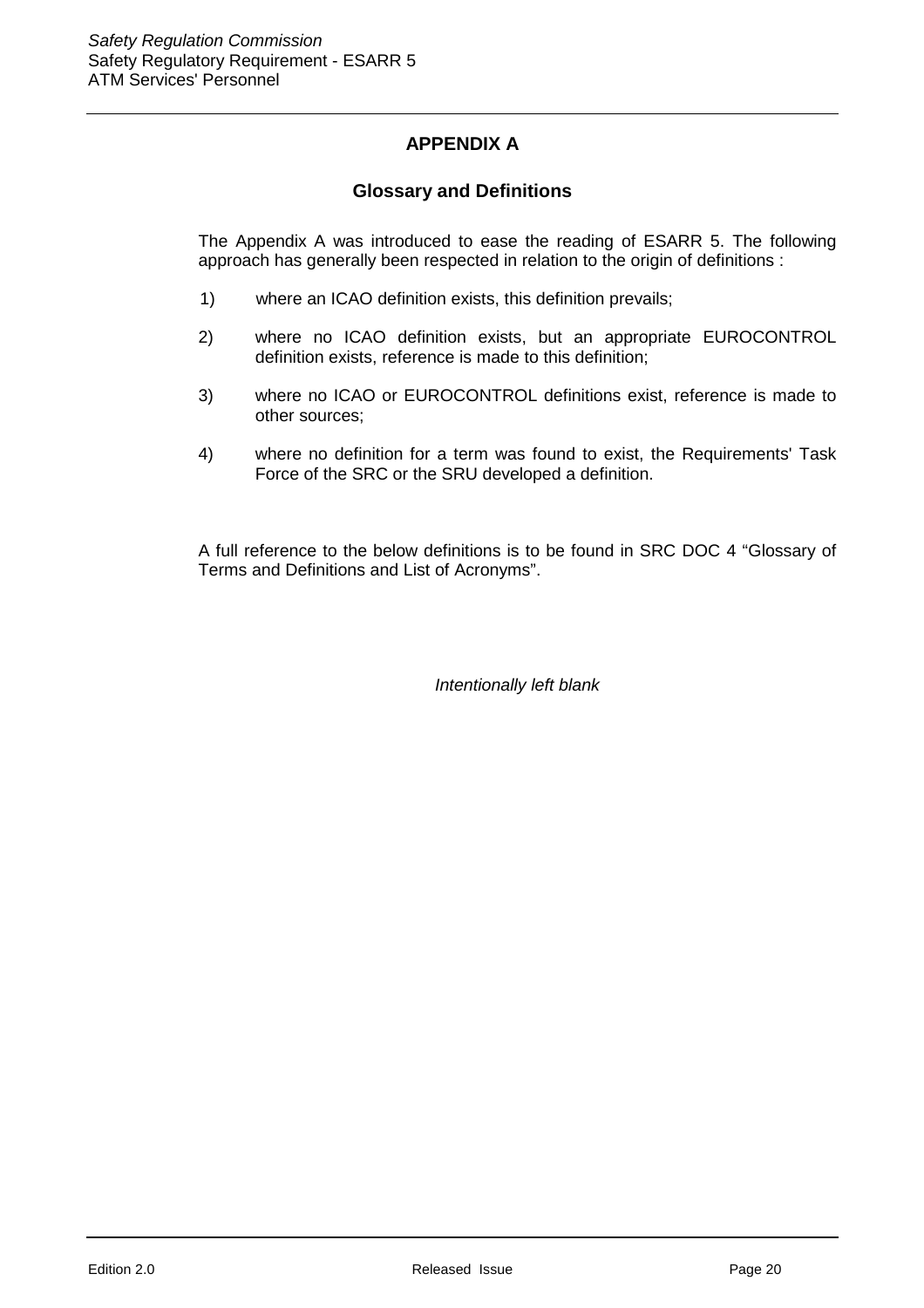| <b>Accident</b><br>[Ref.: ICAO Annex 13]                                        | An occurrence associated with the operation of an<br>aircraft which takes place between the time any<br>person boards the aircraft with the intention of flight<br>until such time as all such persons<br>have<br>disembarked, in which:                                                                                                                                                                                                                                                                                                                                                                                  |
|---------------------------------------------------------------------------------|---------------------------------------------------------------------------------------------------------------------------------------------------------------------------------------------------------------------------------------------------------------------------------------------------------------------------------------------------------------------------------------------------------------------------------------------------------------------------------------------------------------------------------------------------------------------------------------------------------------------------|
|                                                                                 | a) a person is fatally or seriously injured as a result<br>of:<br>- being in the aircraft, or<br>- direct contact with any part of the aircraft,<br>including parts which have become detached from<br>the aircraft, or<br>- direct exposure to jet blast,<br>except when the injuries are from natural causes,<br>self-inflicted or inflicted by other persons, or when<br>the injuries are to stowaways hiding outside the<br>areas normally available to the passengers and<br>crew; or                                                                                                                                |
|                                                                                 | b) the aircraft sustains damage or structural failure<br>which:<br>adversely affect the<br>structural<br>strength,<br>performance or flight characteristics of the aircraft,<br>and<br>would normally require major repair<br>or<br>$\sim$<br>replacement of the affected component<br>except for engine failure or damage, when the<br>damage is limited to the engine, its cowlings or<br>accessories; or for damages limited to propellers,<br>wing tips, antennas, tires, brakes, fairings, small<br>dents or puncture holes in the aircraft skin; or<br>c) the aircraft is missing or is completely<br>inaccessible. |
|                                                                                 | Note 1.-For statistical uniformity only, an injury<br>resulting in death within thirty days of the date of<br>the accident is classified as a fatal injury by ICAO.<br>Note 2.- An aircraft is considered to be missing<br>when the official search has been terminated an<br>the wreckage has not been located.                                                                                                                                                                                                                                                                                                          |
| <b>Air Traffic Controller Licence</b><br>[Ref.: HRT Licensing Working<br>Group] | A document that identifies a person as a qualified<br>Air Traffic Controller and contains personal,<br>medical and professional qualifications including<br>details of ratings, endorsements and current<br>competence/validity.                                                                                                                                                                                                                                                                                                                                                                                          |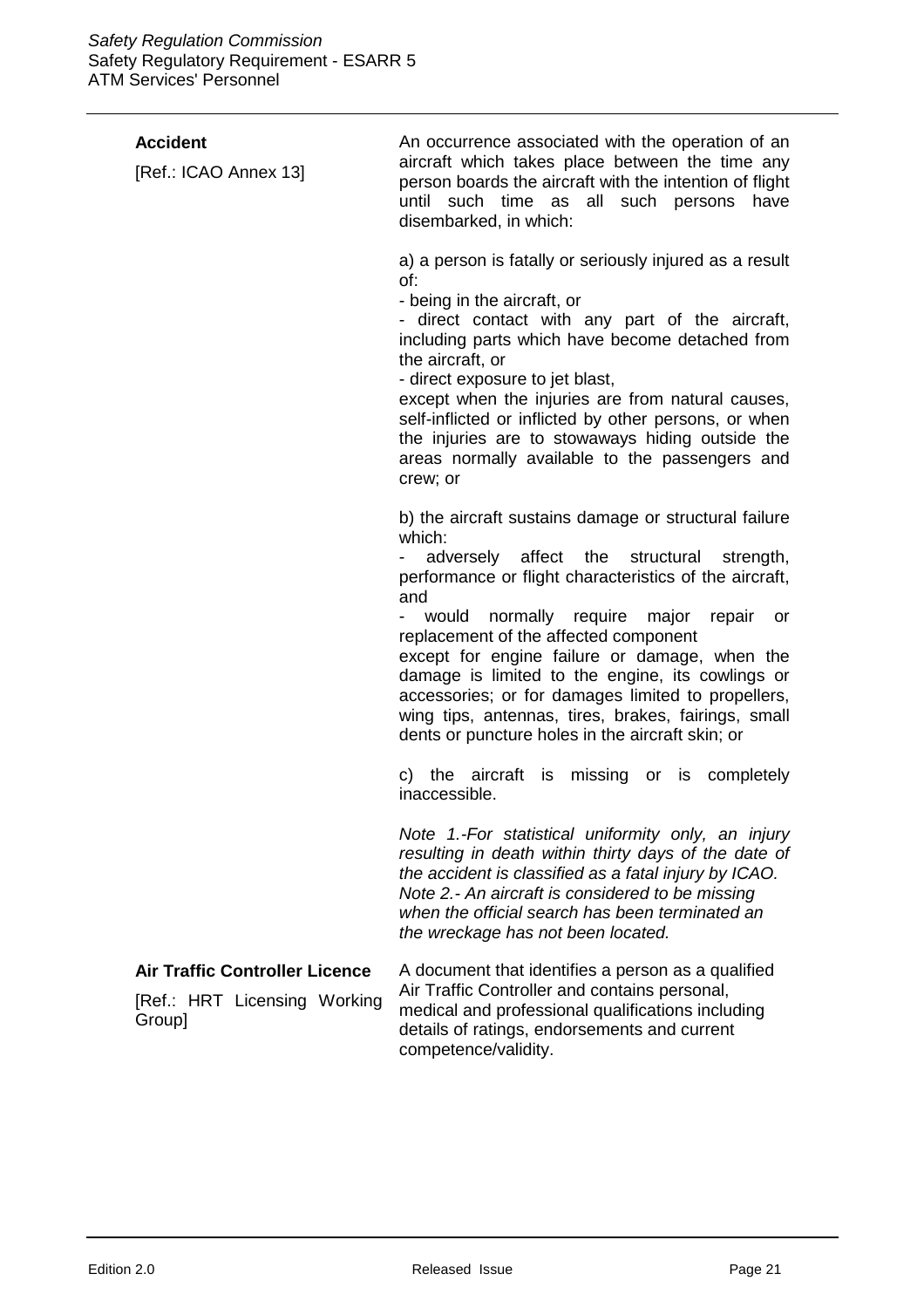| <b>Air Traffic Management (ATM)</b><br>[Ref.: SRC-RTF]                   | The aggregation of ground based (comprising<br>variously ATS, ASM, ATFM) and airborne functions<br>required to ensure the safe and efficient movement<br>of aircraft during all appropriate phases of<br>operations.                                                                                                                                                                           |
|--------------------------------------------------------------------------|------------------------------------------------------------------------------------------------------------------------------------------------------------------------------------------------------------------------------------------------------------------------------------------------------------------------------------------------------------------------------------------------|
| <b>Air Traffic Service</b><br>[Ref.: ICAO Annex 2 & ICAO<br>ODC 9569]    | A generic term meaning variously flight information<br>service, alerting service, air traffic advisory service,<br>air traffic control service (area control service,<br>approach control service or aerodrome control<br>service).                                                                                                                                                            |
| <b>Approved training</b>                                                 | Approved training shall ensure an adequate level<br>of personnel competency to carry out designated<br>tasks, including the practical integration of acquired<br>knowledge and skills where appropriate.                                                                                                                                                                                       |
| <b>Assessment</b><br>[Ref.: EUROCONTROL Agency]                          | An evaluation based on engineering, operational<br>judgement and/or analysis methods.                                                                                                                                                                                                                                                                                                          |
| <b>ATC Service</b>                                                       | A service provided for the purpose of:                                                                                                                                                                                                                                                                                                                                                         |
| [Ref.: ICAO Annex 11 and ICAO<br>DOC 9713]                               | a) preventing collisions:<br>1) between aircraft and<br>2) on the manoeuvring area between aircraft<br>and obstructions, and                                                                                                                                                                                                                                                                   |
|                                                                          | b) expediting and maintaining an orderly flow of<br>air traffic.                                                                                                                                                                                                                                                                                                                               |
| <b>ATM equipment approved for</b><br>operational use<br>[Ref.:ASP-SRC]   | All engineering systems, facilities or devices that<br>have been operationally released to be used either<br>by airspace users (e.g. ground navigation facilities)<br>directly, or are used in the provision of operational<br>air traffic management services.                                                                                                                                |
|                                                                          | NOTE: These comprise the systems, facilities and<br>devices operated or supervised by the Operating<br>Organisation and serving the purpose of air<br>navigation, regardless of whether the products<br>used to fulfil the tasks involved in air traffic<br>management are generally available on the market<br>or have been specifically developed to air traffic<br>management requirements. |
| <b>ATM Service</b><br>[Ref.: SRC-RTF]                                    | A service for the purpose of ATM.                                                                                                                                                                                                                                                                                                                                                              |
| <b>ATM Services Personnel</b><br>[Ref.: EUROCONTROL Agency<br>$-$ HEIDI] | Persons assigned to perform duties directly in<br>connection with the provision of Air Traffic<br>Management Services.                                                                                                                                                                                                                                                                         |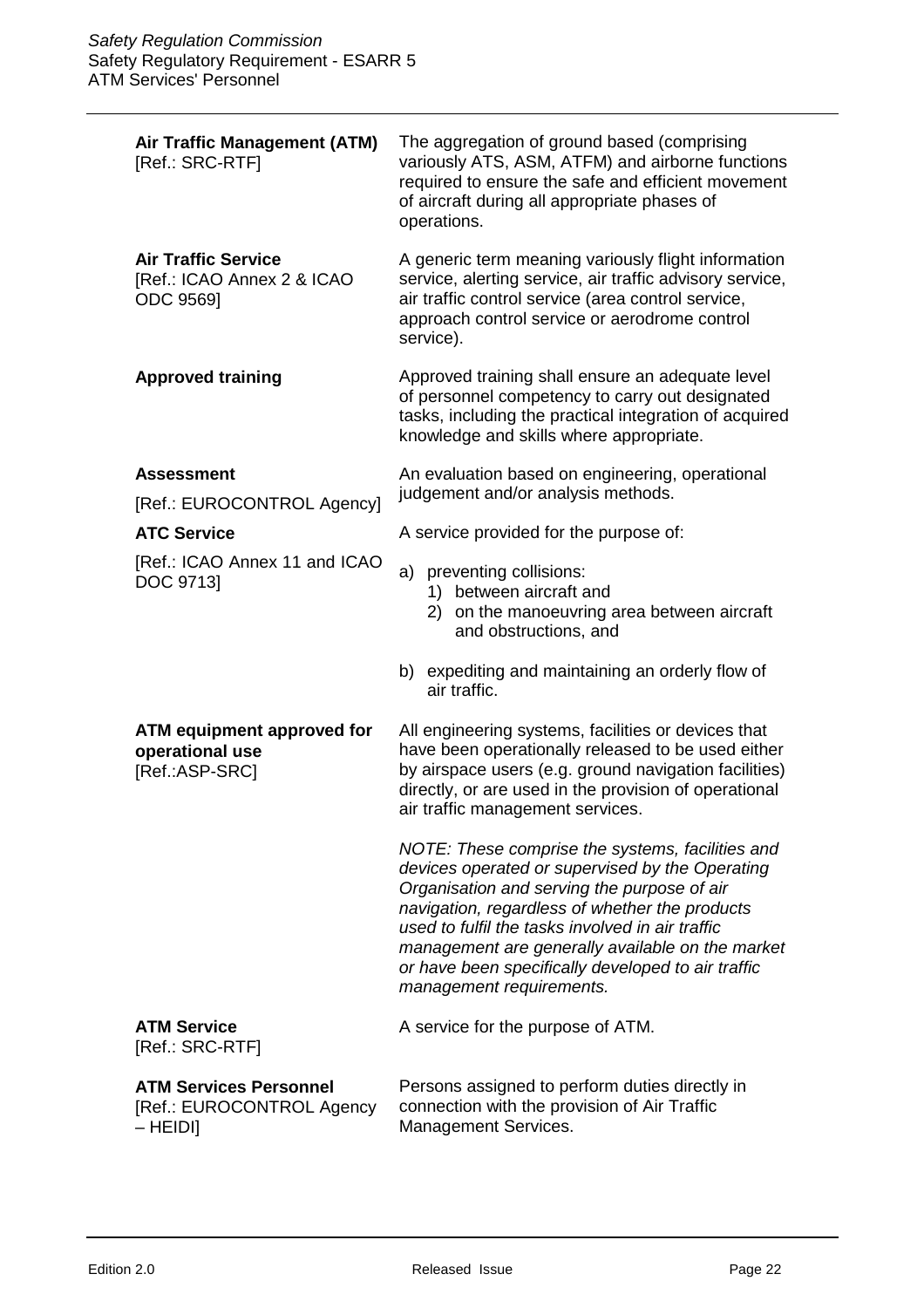#### **ATM Service Provider**

[Ref.: SRC-RTF]

ICAO Annex 1]

## **Certificate of**

**Competence/Competency** [Ref.: SRC Licensing coordination - WG derived from

### **Competence in doubt**

[Ref.: SRC Licensing Coordination WG derived from European Manual of Personnel Licensing – Air Traffic Controllers]

#### **Designated Authority**

[Ref.: SRC-RTF (based on JAR 21]

#### **Endorsement**

[Ref.: HRT Licensing Working Group]

**Engineering and technical personnel undertaking operational safety related tasks**

[Ref.:SRC]

#### **Incident**

[Ref.: ICAO Annex 13 & ICAO DOC 9713]

#### **Licence endorsement**

[Ref.: HRT Licensing Working Group]

#### **Medicines**

[Ref.: SRC Licensing Coordination WG

An organisation responsible and authorised to provide ATM service(s).

An expression used in ESARR 5 with the same meaning as the expressions "certificate of competency and license", "licence or certificate" and "license" used in ICAO Annex 1 and the Convention on International Civil Aviation.

A generic term covering variously situations when controller's has been involved in an incident or accident where the safety of aircraft was compromised, or is determined by the unit's competence scheme to be not competent or fails to comply with unit procedures relating to ongoing experience requirements.

The competent body designated by State authority, responsible for aviation safety regulation

NOTE: In terms of ESARR 5 it is understood that the Designated Authority definition encompass the responsibilities of the currently Licensing Authority defined in ICAO Annex 1.

An entry in an ATC licence indicating the air traffic control unit and the operational positions or sectors at which a controller may exercise the privileges of the valid rating or ratings included in the ATC licence.

Personnel who operate and maintain ATM equipment approved for operational use.

*NOTE: this definition is not intended to cover other equipment related functions, such as design, testing, commissioning and institutional training.*

An occurrence, other than an accident, associated with the operation of an aircraft, which affects or could affect the safety of operation.

An authorisation entered on an air traffic controller licence and forming part thereof , stating a specialist qualification associated with the valid ratings in the licence.

Term covering prescription and non-prescription drugs.